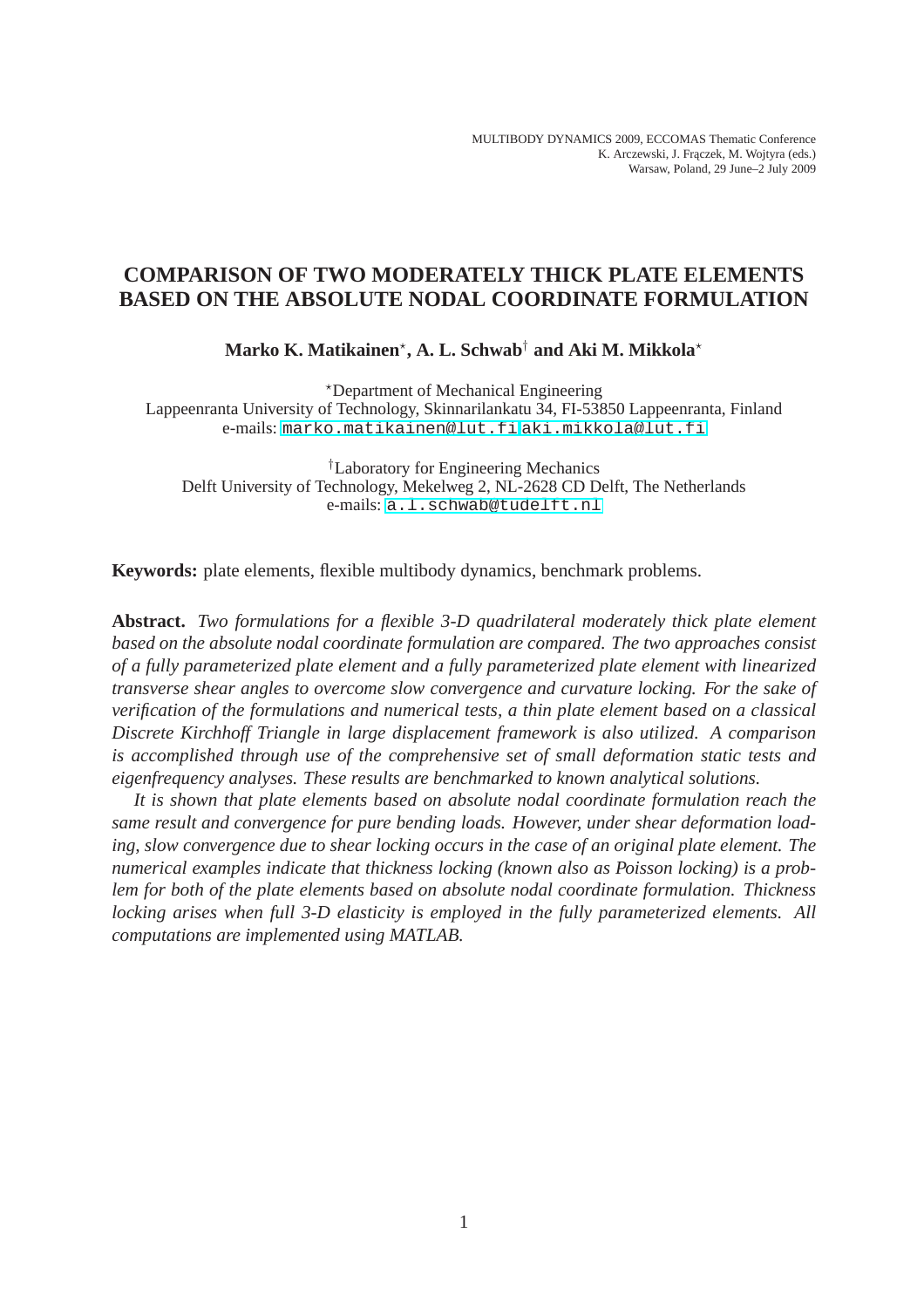### **1 INTRODUCTION**

The nonlinear continuum plate/shell elements have been under active research for more than four decades. Usually, these conventional continuum plate/shell elements utilize rotation parameters instead of slope vectors. It has been previously introduced that continuum shell elements, with fully three-dimensional stresses and strains, can be degenerated to shell element behavior such that the kinematics and constitutive assumptions of shells are acceptable, see for example [\[1\]](#page-19-0). This isoparametric continuum shell element (known as A-I-Z shell element) is based on the Mindlin/Reisssner hypothesis. The element includes 3 translational and 2 rotational parameters at a node. However, it is known that the A-I-Z shell element suffers from shear locking, which can be alleviated with the introduction of separate linear interpolations for transverse shear deformations in a four node shell element (known as MITCH4 shell element) [\[2\]](#page-19-1). The original MITCH4 element is derived from the A-I-Z shell element using the same five node parameters, the only difference is that shear locking is avoided by using mixed interpolation. To be able to use general 3-D elasticity without making any modifications due to degeneration such as condensation of thickness strain is worth the addition of thickness deformation in the continuum shell formulation. Additionally, in case of large strains, the thickness deformation has to be taken into account. However, the interpolation for displacement in the thickness direction must be larger than linear, otherwise, with fully 3-D elasticity it is a source of thickness locking. Due to this fact, the 7-parameter formulation is introduced [\[3\]](#page-19-2) which means there will be two extra parameters at a node, allowing for linear stretching in the thickness direction. Also, the shell element based on MITCH4 formulation, which uses only 22 degrees of freedom including five generalized displacements at node and two for linear thickness stretching, has been introduced in [\[4\]](#page-19-3)

The absolute nodal coordinate formulation (ANCF) is a finite element procedure that was recently proposed for flexible multibody applications by Shabana [\[5\]](#page-19-4). The formulation can be applied to conventional as well as shear deformable beam and plate elements. In the shear deformable elements, the beam and plate elements can be described as continuum by using the positions and position gradients as nodal coordinates. In contrast to conventional beam and plate elements, position gradients of the material point within the element are derivatives of the displacement field. In continuum beam and plate/shell elements, the kinematics and constitutive assumptions for conventional beam and plates/shell theories can be relaxed. Because of the material description, the strain and stress quantities are frame-indifferent, leading to the possibility to describe large deformation problems. This can be accomplished, for example, by using a nonlinear material model based on hyperelasticity [\[6,](#page-19-5) [7\]](#page-19-6). In the absolute nodal coordinate formulation, the description of the material point is described through use of shape functions and nodal coordinates. It is worth noting that this description accounts for large rigid body rotations of the finite elements. This leads to a constant mass matrix in two and three dimensional applications and is a unique feature among the beam and plate elements based on the absolute nodal coordinate formulation [\[8\]](#page-19-7).

The first ANCF plate element was developed by Shabana and Christensen [\[9\]](#page-19-8). This plate element was based on the classical (Kirchoff-Love) plate theory while rotation parameters were used only to describe the bending deformation. In order to account for the shear deformation and thickness deformation, in case of thick plates, the fully parameterized quadrilateral plate element was developed [\[10\]](#page-19-9). Full-parameterization indicates usage of the position vector and all position vector gradients as variables at nodal locations. Another fully parameterized quadrilateral plate element was introduced to overcome the slow convergence due to shear locking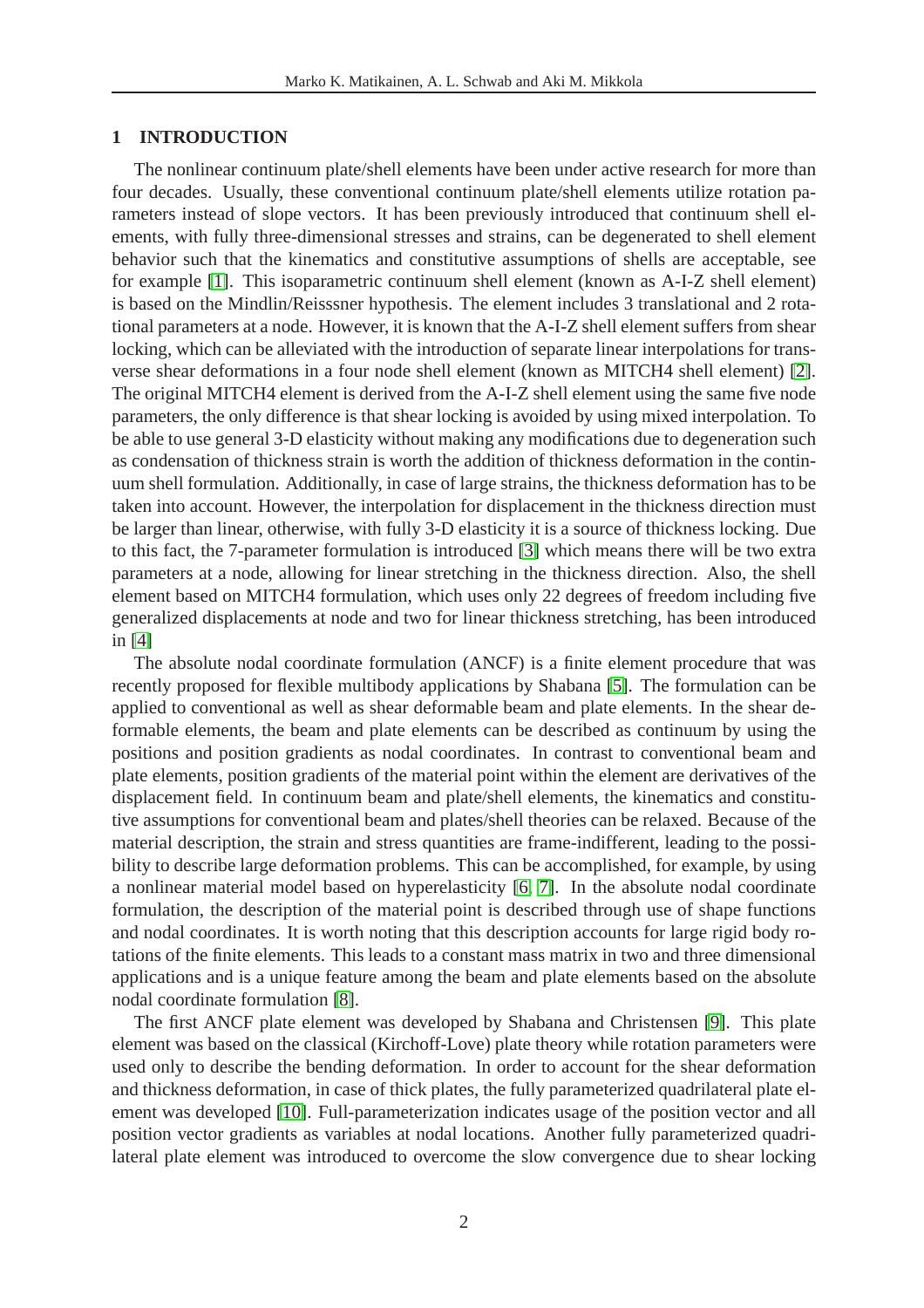and curvature locking [\[11\]](#page-19-10). It is noteworthy that the fully parameterized plate elements under investigation are based on an identical approximation for in-plane, the only difference being the description for kinematics in the transversal direction. These fully parameterized plate elements are based on continuum mechanics theory and fully three-dimensional strain and stress tensors are employed in the formulations. As a result, these continuum elements should be applicable for the analyses of thin and thick plates and any general material law based on continuum mechanics can be used. The main difference between conventional finite elements and ANCF elements is that the mass matrix is constant for ANCF elements. This is computationally efficient if explicit integrators are used. Additionally, there are no geometrical approximations included in the ANCF elements [\[12\]](#page-20-0), which is seldom the case for conventional structural finite elements.

The purpose of this study is to make comparisons between two moderately thick plate elements based on the absolute nodal coordinate formulation. These fully parameterized plate elements are employed in simple numerical examples in which advantages and disadvantages of the elements can be demonstrated. Verification of the two elements is accomplished through numerical examples in framework of thin and thick plates. In this study, the elastic forces of fully parameterized elements are made by using full Gaussian integration to show that the elements are performing properly.

### **2 KINEMATICS OF FULLY-PARAMETERIZED PLATE ELEMENT**

In this section, the fully parameterized plate element by Mikkola and Shabana [\[10\]](#page-19-9) will be shortly revisited. This four-node quadrilateral plate element, which is denoted in this study as ANCF-P48, consists of 48 degrees of freedom. Three degrees of freedom are for position and nine are for gradients at each node. In elements based on the absolute nodal coordinate formulation, kinematics is expressed by using spatial shape functions and global coordinates, similar to conventional solid elements. The position of an arbitrary particle in the isoparametric fully parameterized plate element can be interpolated in the global fixed frame as follows:

$$
r = S_m(x)e, \tag{1}
$$

<span id="page-2-0"></span>where  $S_m$  is a shape function matrix expressed using physical element coordinates x and  $e = e(t)$  is the vector of nodal coordinates. The kinematics of the element on the reference configuration at time  $t = 0$  can be described as  $r_0 = S_m(x)e_0$ , where  $e_0 = e(0)$ . In Fig. [1,](#page-3-0) the fully parameterized undeformed plate element at current configuration with dimensions of width  $l_x$ , lenght  $l_y$  and thickness  $l_z$  are shown.

The vector of nodal coordinates at node  $i$  can be written as follows:

$$
\boldsymbol{e}^{(i)} = \left[ \begin{array}{cccc} \boldsymbol{r}^{(i)^T} & \boldsymbol{r}_{,x}^{(i)^T} & \boldsymbol{r}_{,y}^{(i)^T} & \boldsymbol{r}_{,z}^{(i)^T} \end{array} \right]^T; \qquad i = 1, \ldots, 4
$$
 (2)

where r is the position vector of the element and x, y and z are physical coordinates of the element. In this study, the following notation for partial derivatives is used:

$$
\boldsymbol{r}_{,\alpha}^{(i)} = \begin{bmatrix} r_{1,\alpha}^{(i)} \\ r_{2,\alpha}^{(i)} \\ r_{3,\alpha}^{(i)} \end{bmatrix} = \frac{\partial \boldsymbol{r}^{(i)}}{\partial \alpha}; \qquad \alpha = x, y, z.
$$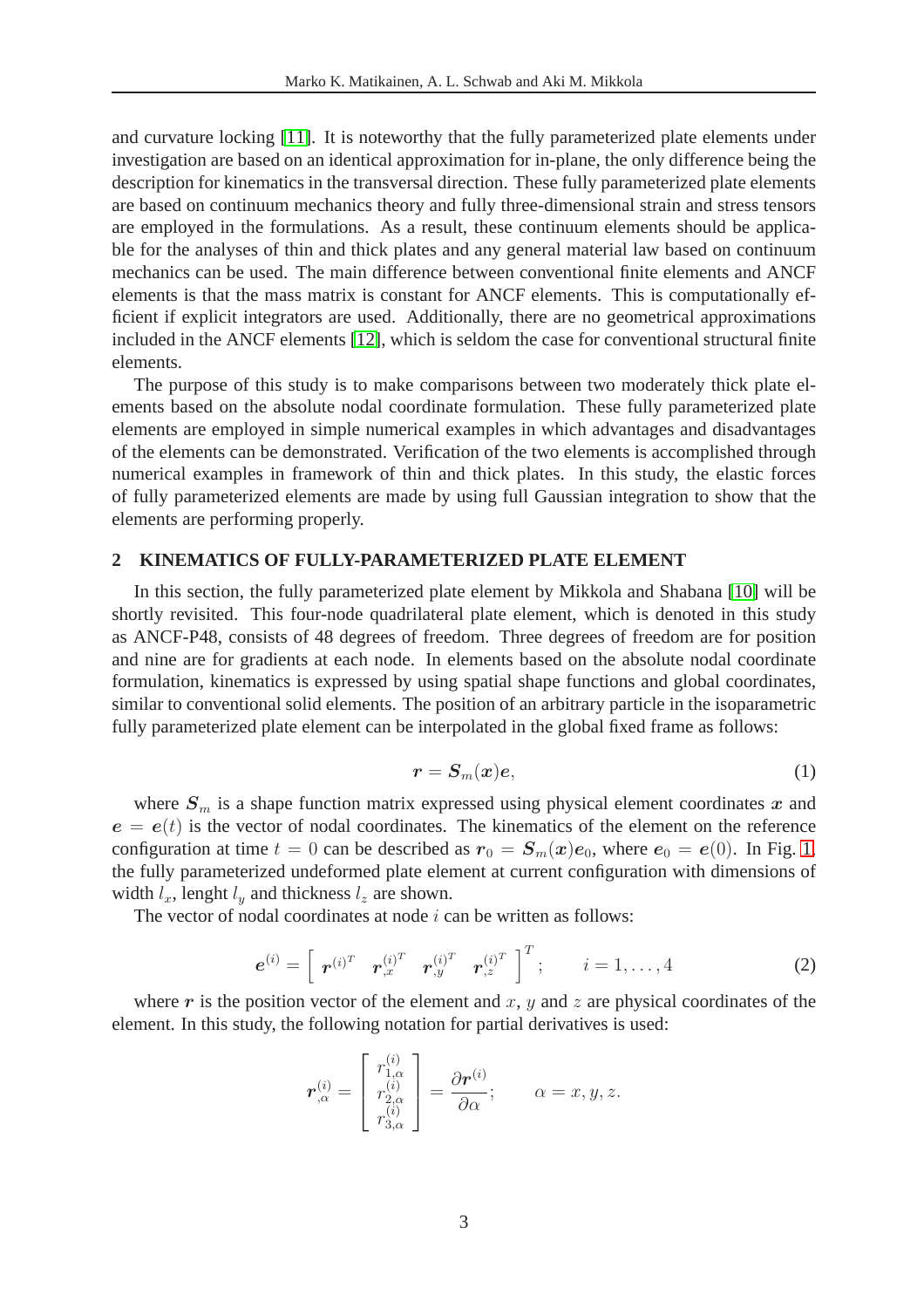

<span id="page-3-0"></span>Figure 1: Undeformed plate element with its dimensions in current configuration.

<span id="page-3-1"></span>The interpolation functions for position are based on the following set of basis polynomials

$$
[1, x, y, z, xz, yz, yx, x^2, y^2, x^3, y^3, x^2y, y^2x, xyz, x^3y, xy^3]
$$
\n(3)

Note that the basis polynomials in Eq. [\(3\)](#page-3-1) are incomplete, and for this reason, the element has linear terms only in transverse coordinate z. Accordingly, the displacement distribution is linear in the element's transverse direction. The interpolation for position is cubic in the inplane coordinates x and y. The shape functions can be presented through use of local normalized coordinates, such as  $\xi, \eta, \zeta \in [-1 \dots 1]$ , and are listed below:

$$
S_{1} = \frac{(-1+\xi)(1-\eta)(\xi^{2}+\xi+\eta^{2}+\eta-2)}{8}, \quad S_{2} = \frac{l_{x}(1-\eta)(1+\xi)(-1+\xi)^{2}}{16},
$$
  
\n
$$
S_{3} = \frac{l_{y}(1-\xi)(\eta+1)(-1+\eta)^{2}}{16}, \quad S_{4} = \frac{l_{z}\zeta(-1+\xi)(-1+\eta)}{8},
$$
  
\n
$$
S_{5} = \frac{(1+\xi)(-1+\eta)(\xi^{2}-\xi+\eta^{2}+\eta-2)}{8}, \quad S_{6} = \frac{l_{x}(1-\xi)(-1+\eta)(1+\xi)^{2}}{16},
$$
  
\n
$$
S_{7} = \frac{l_{y}(1+\xi)(\eta+1)(-1+\eta)^{2}}{16}, \quad S_{8} = \frac{l_{z}\zeta(1+\xi)(1-\eta)}{8},
$$
  
\n
$$
S_{9} = \frac{(1+\xi)(-\eta-1)(\xi^{2}-\xi+\eta^{2}-\eta-2)}{8}, \quad S_{10} = \frac{l_{x}(-1+\xi)(\eta+1)(1+\xi)^{2}}{16},
$$
  
\n
$$
S_{11} = \frac{l_{y}(1+\xi)(-1+\eta)(\eta+1)^{2}}{16}, \quad S_{12} = \frac{l_{z}\zeta(1+\xi)(\eta+1)}{8},
$$
  
\n
$$
S_{13} = \frac{(-1+\xi)(\eta+1)(\xi^{2}+\xi+\eta^{2}-\eta-2)}{8}, \quad S_{14} = \frac{l_{x}(1+\xi)(\eta+1)(-1+\xi)^{2}}{16},
$$
  
\n
$$
S_{15} = \frac{l_{y}(-1+\xi)(1-\eta)(\eta+1)^{2}}{16}, \quad S_{16} = \frac{l_{z}\zeta(\eta+1)(1-\xi)}{8}
$$

where relations  $\xi = 2x/l_x$ ,  $\eta = 2y/l_y$  and  $\zeta = 2z/l_z$  when the physical coordinate system  $x, y, x$  is placed along the middle of the element. These shape-functions can be represented in matrix form as:

$$
\boldsymbol{S}_m = \left[ \begin{array}{cccc} S_1 \boldsymbol{I} & S_2 \boldsymbol{I} & S_3 \boldsymbol{I} & \dots & S_{16} \boldsymbol{I} \end{array} \right] \tag{5}
$$

where I is a  $3 \times 3$  identity matrix. Due to the isoparametric property of the element, the kinematics [\(1\)](#page-2-0) can also be expressed in terms of local normalized coordinates  $\mathbf{r} = \mathbf{S}_m(\xi, \eta, \zeta)\mathbf{e}$ .

<span id="page-3-2"></span>The strains can be obtained by using the Green strain tensor  $E$  which can be written for the plate element as

$$
E = \frac{1}{2} (\nabla r^T \nabla r - \mathbf{I}),\tag{6}
$$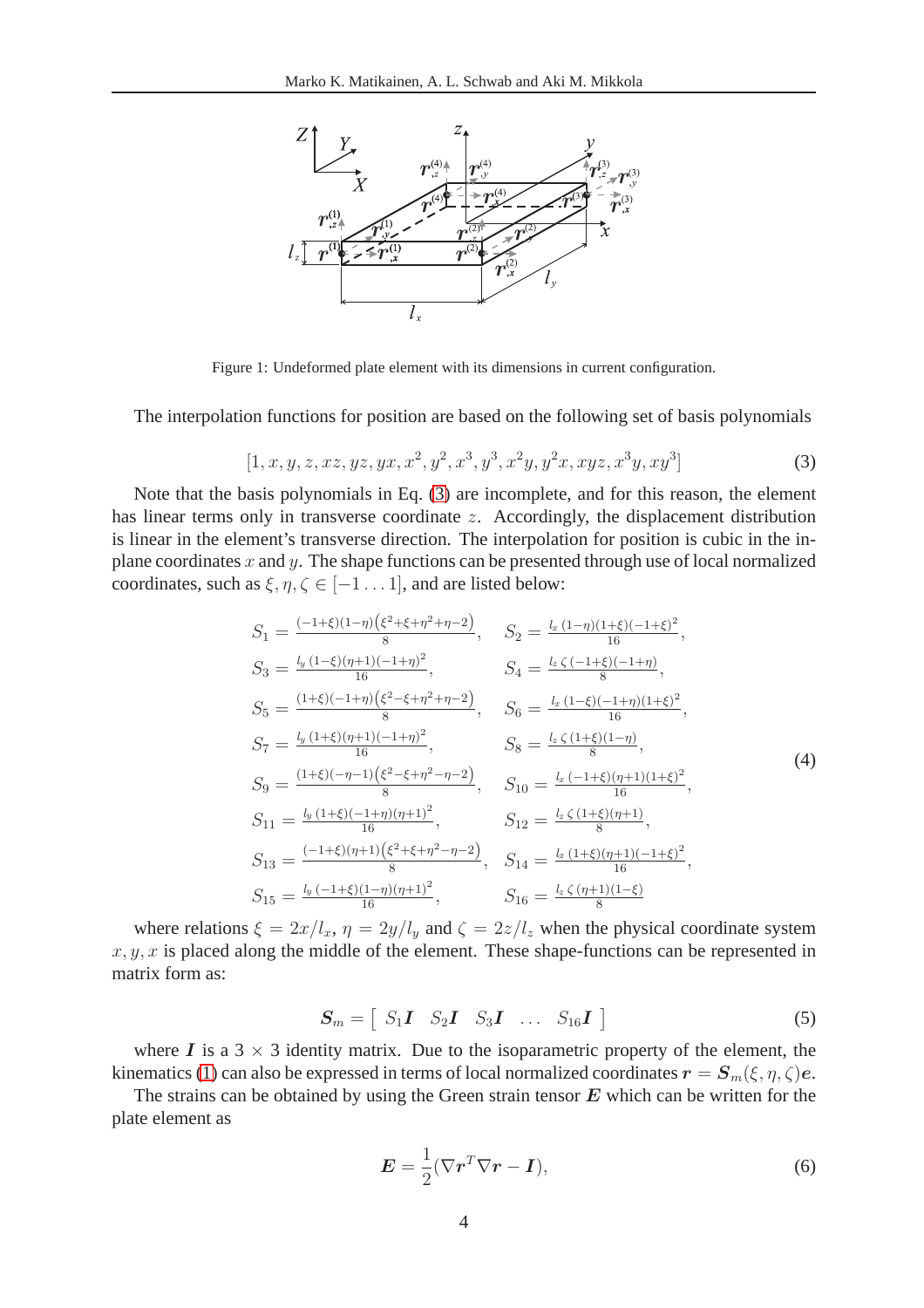where  $\nabla r$  is the deformation gradient. The deformation gradient can be shown through the relationship of deformations between the initial  $r_0 = S_m e(t = 0) = S_m e_0$  and current configuration  $r$  as follows:

$$
\nabla \mathbf{r} = \frac{\partial \mathbf{r}}{\partial \mathbf{r}_0} = \frac{\partial \mathbf{r}}{\partial \mathbf{x}} \left( \frac{\partial \mathbf{r}_0}{\partial \mathbf{x}} \right)^{-1} . \tag{7}
$$

Using the engineering notations, the strains can be written in vector form as

$$
\varepsilon = [E_{xx} \quad E_{yy} \quad E_{zz} \quad 2E_{yz} \quad 2E_{xz} \quad 2E_{xy}]^T
$$
\n(8)

#### **3 KINEMATICS OF PLATE ELEMENT WITH LINEARIZED SHEAR ANGLES**

The plate element with linearized shear angles [\[11\]](#page-19-10), denoted in this study as ANCF-P48lsa, leads to an improved definition of the elastic forces, since the use of linearized shear angles overcomes the shear locking and curvature locking associated with the plate element. The plate element with linearized shear angles is based on the same in-plane interpolation functions as the original fully parameterized plate element [\[10\]](#page-19-9). When compared to the original element ANCF-P48, however, the fiber deformation of the plate element ANCF-P48lsa is modified in order to linearize the transverse shear deformations. This approach for avoid shear locking is well known among classical MITCH shell elements [\[2\]](#page-19-1). The same effect can also be avoided by the Hellinger-Reissner variational principle, which has been applied to the ANCF beam element in [\[13\]](#page-20-1). Slow convergence due to shear locking can also be improved by using additional shape function terms, which are employed in higher order beam elements based on the absolute nodal coordinate formulation [\[14\]](#page-20-2). In plate element ANCF-P48lsa, the description of an arbitrary particle in the element can be expressed as

$$
r_{\rm e} = r \Big|_{z=0} + A_{1\rm s} A_{2\rm s} \,\hat{n} \, z. \tag{9}
$$

<span id="page-4-0"></span>The vector  $\hat{n}$  describes the unit transverse vector of the mid-plane, which can be expressed with the aid of slope vectors as follows:

$$
\hat{\boldsymbol{n}} = \frac{\boldsymbol{r}_{,x} \times \boldsymbol{r}_{,y}}{\|\boldsymbol{r}_{,x} \times \boldsymbol{r}_{,y}\|}\Big|_{z=0},\tag{10}
$$

The vector  $\hat{n}$  is normal to mid-plane and, therefore, it is invariant with respect to transverse shear deformation. The normalization leads to a cumbersome equation, but it is worth noting that the error due to shrinking will be avoided simultaneously. The matrices  $A_{1s}$  and  $A_{2s}$  are used to describe the transverse shear deformation. These matrices can be obtained by using the Rodrigues rotation formula and by assuming that the shear angles are small as follows:

$$
\mathbf{A}_{1\mathbf{s}} = \mathbf{I} + \tilde{\mathbf{r}}_{,x} \sin \gamma_1 + 2 \tilde{\mathbf{r}}_{,x}^2 \sin^2 \frac{\gamma_1}{2} \approx \mathbf{I} + \tilde{\mathbf{r}}_{,x} \gamma_1,\tag{11a}
$$

$$
\mathbf{A}_{2\mathbf{s}} = \mathbf{I} + \tilde{\mathbf{r}}_{y} \sin \gamma_2 + 2 \tilde{\mathbf{r}}_{y}^2 \sin^2 \frac{\gamma_2}{2} \approx \mathbf{I} + \tilde{\mathbf{r}}_{y} \gamma_2 \tag{11b}
$$

where  $\gamma_1$  and  $\gamma_2$  are the shear angles with respect to slopes  $r_{,x}$  and  $r_{,y}$  that define the direction of rotation. A skew-symmetric matrix  $\tilde{r}_{,x}$  is determined by the unit vector  $\hat{r}_{,x}$  and, respectively, a skew-symmetric matrix  $\tilde{r}_y$  is determined by the unit vector  $r_y$ . Utilizing the property of the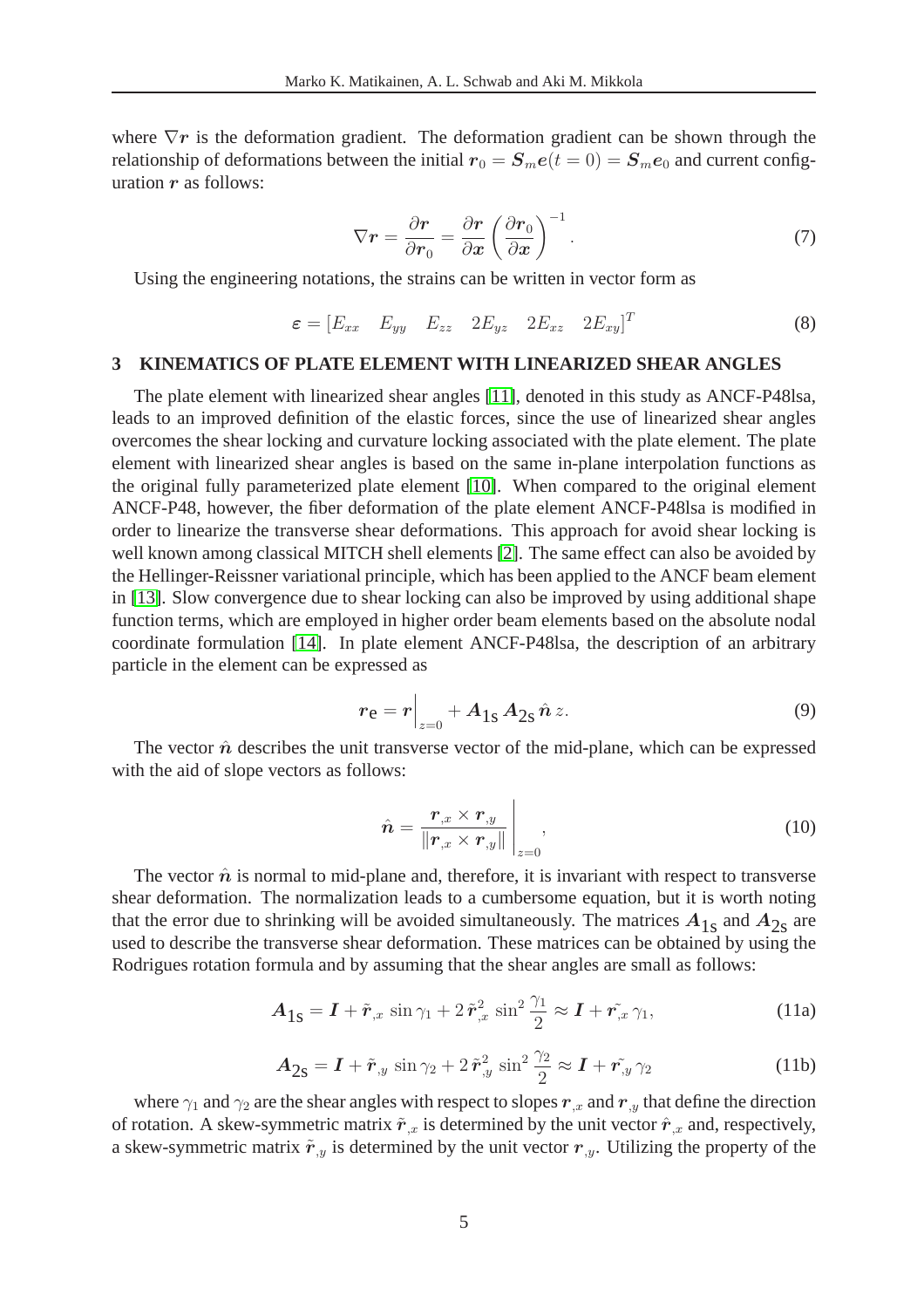absolute nodal coordinate formulation, the shear angles  $\gamma_1$  and  $\gamma_2$  can be derived from the slope vectors as follows:

$$
\sin \gamma_1 = \frac{\boldsymbol{r}_{,y}^T \boldsymbol{r}_{,z}}{\|\boldsymbol{r}_{,y}\| \|\boldsymbol{r}_{,z}\|} \approx \gamma_1 \quad \text{and} \quad \sin \gamma_2 = -\frac{\boldsymbol{r}_{,x}^T \boldsymbol{r}_{,z}}{\|\boldsymbol{r}_{,x}\| \|\boldsymbol{r}_{,z}\|} \approx \gamma_2. \tag{12}
$$

In this case, shear angles in the element will be interpolated in-plane by fourth order polynomials. However, it is known that nonlinear interpolations for shear deformations can lead to slow convergence, which can be alleviated by linear interpolation for transverse shear deformations [\[2\]](#page-19-1). For plate element ANCF-P48lsa, a slightly different approach for the interpolation of shear deformation is employed. To guarantee that parasitic strain distribution is zero, the nodal values are used instead of sampling points [\[15\]](#page-20-3). Therefore, the bilinear interpolation for the shear angles are used i.e. the shear angles are interpolated linearly over the length and width of the element using the following equations:

$$
\gamma_1^{\text{lin}} = \sum_{i=1}^4 N^{(i)} \gamma_1^{(i)} \quad \text{and} \quad \gamma_2^{\text{lin}} = \sum_{i=1}^4 N^{(i)} \gamma_2^{(i)} \tag{13}
$$

where  $N^{(i)}$  are bilinear shape functions at mid-plane. With the linearized Rodrigues rotation formula and the shear angles, the rotation matrices  $A_{1s}$  and  $A_{2s}$  take the form:

$$
A_{1s} \approx I + \tilde{r}_{,x} \gamma_1^{\text{lin}} \quad \text{and} \quad A_{2s} \approx I + \tilde{r}_{,y} \gamma_2^{\text{lin}}.
$$
 (14)

According to [\[11\]](#page-19-10), in case of small displacements and when elements at current configuration are in axis-parallel to reference configuration, unit vectors can be expressed by  $\tilde{r}_{,x}$  =  $\begin{bmatrix} 1 & 0 & 0 \end{bmatrix}^T$  and  $\tilde{r}_{y} = \begin{bmatrix} 0 & 1 & 0 \end{bmatrix}^T$ . Using this simplification, the product of shear matrices can be expressed as follows:

$$
A_{1s} A_{2s} \approx \begin{pmatrix} 1 & 0 & \gamma_2^{\text{lin}} \\ 0 & 1 & -\gamma_1^{\text{lin}} \\ -\gamma_2^{\text{lin}} & \gamma_1^{\text{lin}} & 1 \end{pmatrix},
$$
(15)

where quadratic term  $\gamma_1^{\text{lin}}\gamma_2^{\text{lin}}$  is neglected. The strains can be obtained by using the Green strain [\(6\)](#page-3-2). As a result, the strain components can be expressed as:

$$
E_{xx} = \frac{1}{2} \left( \boldsymbol{r}_{e,x}^T \boldsymbol{r}_{e,x} - 1 \right), \quad E_{yy} = \frac{1}{2} \left( \boldsymbol{r}_{e,y}^T \boldsymbol{r}_{e,y} - 1 \right),
$$
  
\n
$$
E_{xy} = \frac{1}{2} \left( \boldsymbol{r}_{e,x}^T \boldsymbol{r}_{e,y} \right), \quad E_{xz} = \frac{1}{2} \left( \boldsymbol{r}_{e,x}^T \boldsymbol{r}_{e,z} \right), \quad E_{yz} = \frac{1}{2} \left( \boldsymbol{r}_{e,y}^T \boldsymbol{r}_{e,z} \right).
$$
\n(16)

The strain component  $E_{zz}$  in the element thickness direction can not be defined with kinematics, as described by  $r_e$  [\(9\)](#page-4-0). The strain component  $E_{zz}$  can be obtained from kinematics r of the fully parameterized plate element [\(1\)](#page-2-0) as follows:

$$
E_{zz} = \frac{1}{2} \left( \boldsymbol{r}_{,z}^T \boldsymbol{r}_{,z} - 1 \right). \tag{17}
$$

The strain component  $E_{zz}$  can also be interpolated with the use of bilinear shape functions, which can be used to avoid the curvature locking (also called trapezoidal locking), see for example [\[15,](#page-20-3) [16\]](#page-20-4). Therefore, the bilinear strain distribution  $E_{zz}^{\text{lin}}$  along the length and width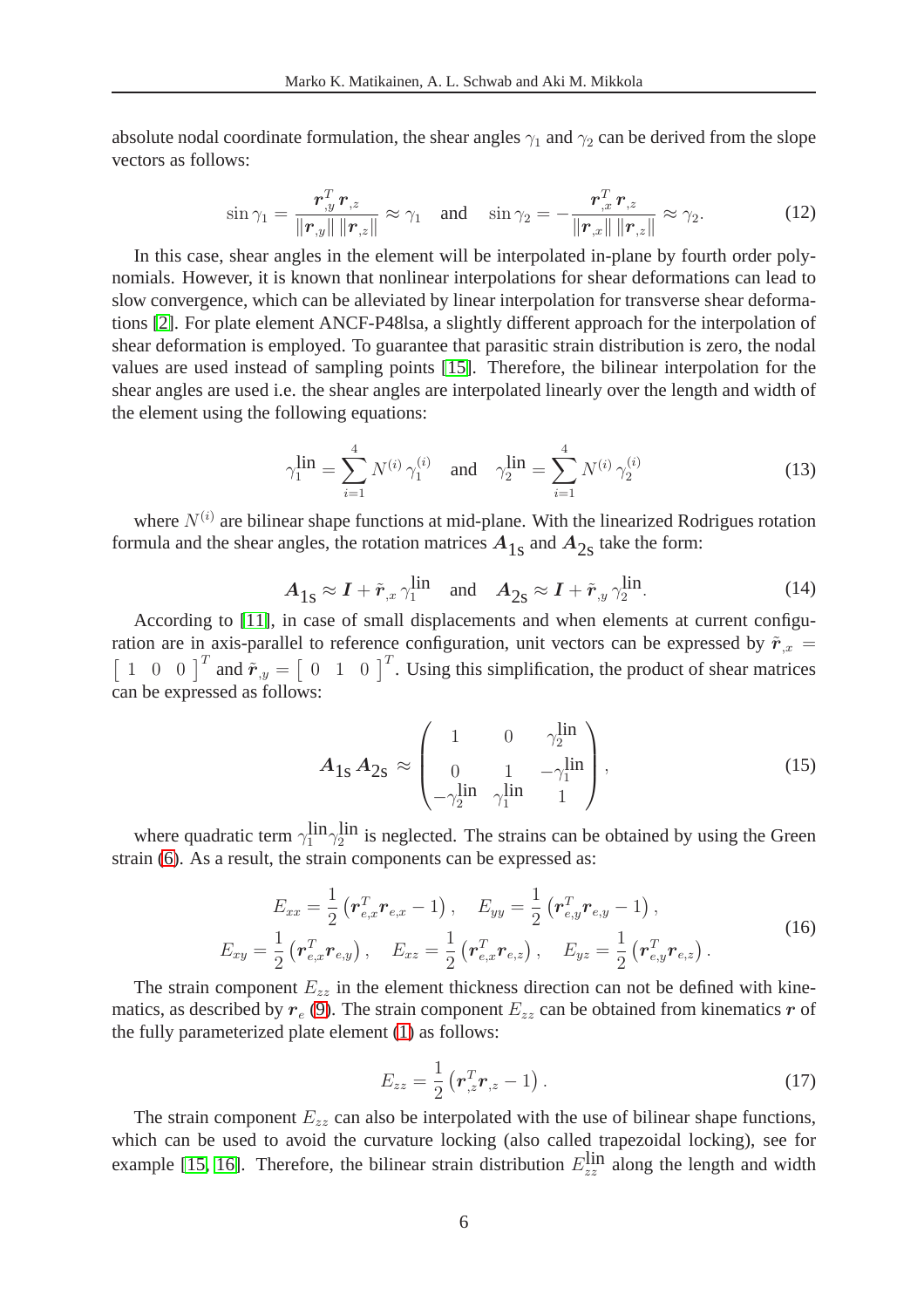of the element is used in this study. The strain components can be shown in vector form  $\varepsilon$  as follows:

$$
\varepsilon = \begin{bmatrix} E_{xx} & E_{yy} & E_{zz}^{\text{lin}} & 2E_{xy} & 2E_{xz} & 2E_{yz} \end{bmatrix}^T \tag{18}
$$

where kinematics with linearized shear angles is used for all strain components except  $E_{zz}^{\text{lin}}$ .

### **4 ELASTIC FORCES, EXTERNAL FORCES AND MASS MATRIX**

In the ANCF elements, the general hyperelastic materials can be used in the definition of the elastic forces. However, in this work, 3-D elasticity for the fully parameterized plate elements is described by using the simple linear elastic St. Venant-Kirchhoff material, which is valid in small strain regime. The constitutive relation in case of linear elastic St. Venant-Kirchhoff material can be expressed as

$$
S = {}^4D : E \tag{19}
$$

where the fourth order tensor  ${}^{4}D$  includes the properties of the material. In case of an elastic isotropic material, the relation between the second Piola-Kirchhoff stress tensor and the Green strain tensor takes the form

$$
S = \lambda I \text{tr}(E) + 2GE,\tag{20}
$$

where  $\lambda$  and G are the Lamé elastic constants. The strain energy of one plate element can be written as

$$
W_{\text{int}} = \frac{1}{2} \int_{V} \varepsilon^{T} D \varepsilon \, \mathrm{d}V \tag{21}
$$

and the vector of elastic forces can be defined as

$$
\boldsymbol{F}_{\mathsf{e}} = \frac{\partial W_{\text{int}}^T}{\partial \boldsymbol{e}}.\tag{22}
$$

The externally applied forces can be determined from

$$
\boldsymbol{F}_{\text{ext}} = \int_{V} \boldsymbol{b}^{T} \boldsymbol{S}_{m} \, dV. \tag{23}
$$

where  **is the vector of body forces. In the special case of gravity, the body forces can be** written as  $b = \rho g$  where g is the field of gravity. Using the definition for kinematics of the fully parameterized plate element [\(1\)](#page-2-0), the absolute nodal coordinate formulation leads to a constant mass matrix as follows:

$$
\mathbf{M} = \int_{V} \rho \mathbf{S}_{m}^{T} \mathbf{S}_{m} \, \mathrm{d}V. \tag{24}
$$

In case of a linearized shear angle, the mass matrix would no longer be constant if the same interpolation, as for the elastic forces, is used [\(9\)](#page-4-0). However, this error is due to inconsistencies between kinematics and kinetic energy and will decrease in value with the use of finer meshes.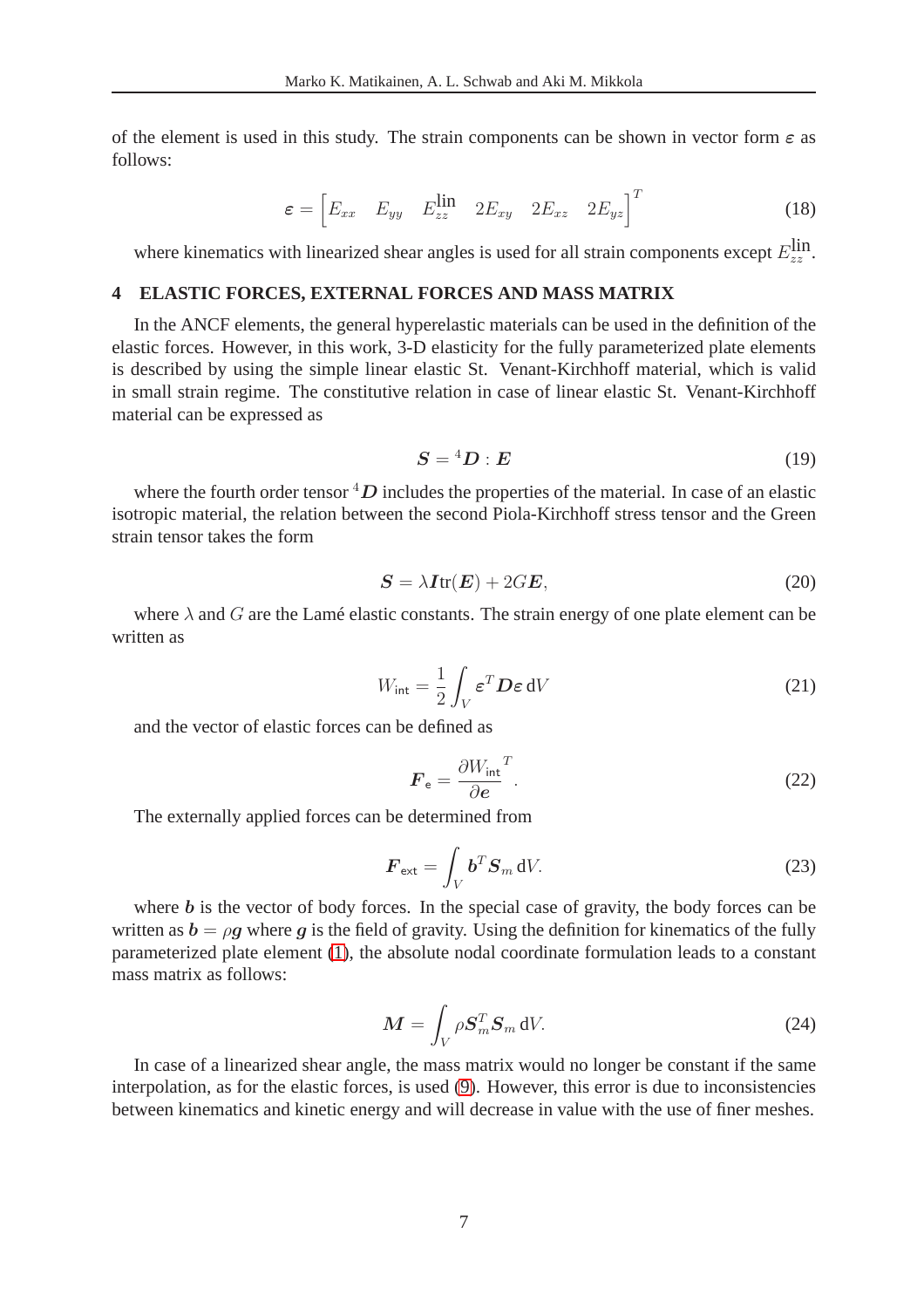#### **5 NUMERICAL TESTS FOR THIN PLATE**

The two plate elements presented in this study account for the transverse shear deformation and nonlinear strain-displacement relationship. For this reason, elements are not restricted to thin plate and small displacement, although the first numerical verification is carried out in this regime. The convergence is studied by mesh refinement for static and eigenvalue tests. The numerical tests, such as the cantilever plate and eigenfrequency analyses, used in this study are originally introduced by Schwab et. al [\[17\]](#page-20-5) for verification of thin ANCF plate. The regular meshes  $n \times n$ , as shown in Fig. [2,](#page-7-0) are used.



<span id="page-7-0"></span>Figure 2: Loading, boundaries and uniform  $4 \times 4$  mesh of a square cantilevered plate with quadrilateral elements.

#### **5.1 CANTILEVER PLATE**

The first numerical test is a linear static analysis of an infinitely-wide cantilever plate under two different loading conditions. The first loading case is a distributed moment and the second is a distributed transverse force along the free edge of the structure. The numerical solutions are compared to the analytical exact solutions for transverse displacement, which in the case of static analysis are found to be as follows:

$$
w_{exact} = \frac{ML^2}{2D} + \frac{FL^2}{3D} \quad \text{and} \quad \varphi_{exact} = \frac{ML}{D} + \frac{FL^2}{2D} \tag{25}
$$

where M is distributed moment, F is distributed force along the loaded edge and D is the elastic plate constant defined as follows  $D = EH^2/(12(1 - \nu^2))$ . The results of the computations for the transverse displacement w and rotation along the loaded edge about y-axis  $\varphi$ are normalized with respect to exact analytical results. The rotation angle  $\varphi$  which defines the rotation due to shear and bending for ANCF plate elements, can be expressed as follows:

$$
\varphi = \arccos \frac{\boldsymbol{r}_{0,z}^T \boldsymbol{r}_{,z}}{\|\boldsymbol{r}_{0,z}\| \|\boldsymbol{r}_{,z}\|}
$$
(26)

where  $r_0$  is defined such that  $e_0$  is vector of nodal coordinates at the initial configuration. In this example,  $r_{0,z} = [0, 0, 1]^T$  is the transverse slope at the initial undeformed configuration. The test is modeled with the following parameters: length  $L = 1$  m, height  $H = 0.01$ m, width  $W = 1$  m, Young's modulus  $E = 210 \cdot 10^9 \frac{\text{N}}{m^2}$ , shear modulus  $G = \frac{E}{2(1+1)^2}$  $rac{E}{2(1+\nu)}$ , shear correction factor  $k_s = 1$ , Poisson's ratio  $\nu = 0.3$ , the distributed moment  $M = 1$ Nm/m and force  $F = 1$ N/m. At the clamped end, the boundary condition is defined by fixing all the nodal degrees of freedom at  $\Gamma_1$ . In reference [\[17\]](#page-20-5), the component  $r_{2,y}$  was unfixed in the clamped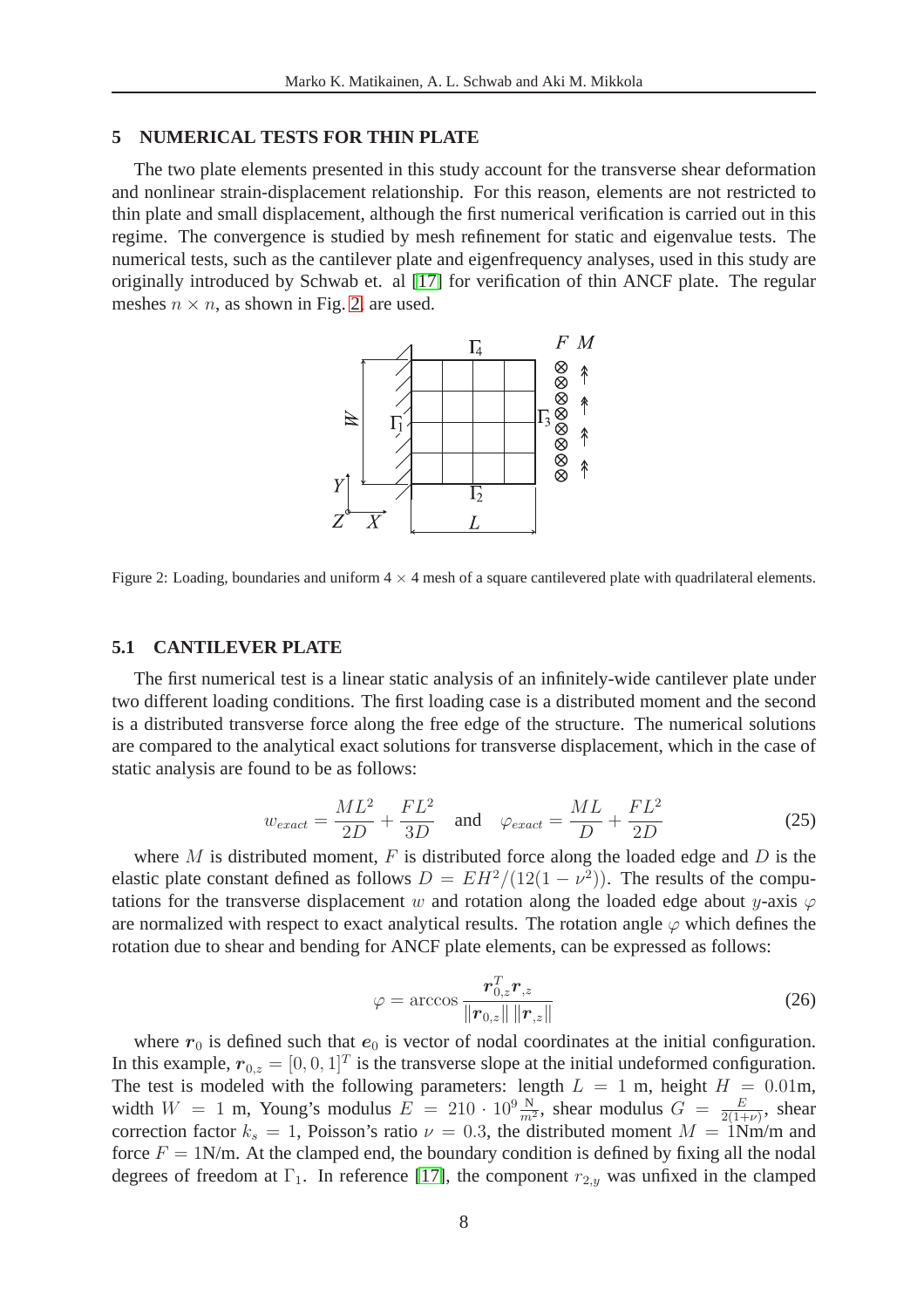boundary to allow the in-plane deformation. However, in this study, the slow convergence due to the fixed component  $r_{2,y}$  was not observed. The analytical solutions are defined for a cantilever plate with infinite width W. For this reason, the in-plane component  $r_{3,y}$  is fixed in order to avoid in-plane rotation along the boundaries  $\Gamma_2$  and  $\Gamma_4$ . However, transverse shear deformation  $\gamma_{uz}$  is still unconstrained in order to avoid slow convergence. The boundary  $\Gamma_3$  is unconstrained while it is loaded by the distributed force  $F$  or moment  $M$ .

<span id="page-8-0"></span>

|       |                      | Moment               | <b>Transverse force</b> |                      |  |
|-------|----------------------|----------------------|-------------------------|----------------------|--|
| Mesh  | ANCF-P48             | ANCF-P48lsa          | ANCF-P48                | ANCF-P48lsa          |  |
|       | $\overline{w}$       | $\overline{w}$       | $\overline{w}$          | $\overline{w}$       |  |
| 1x1   | 0.8164               | 0.8164               | 0.6123                  | 0.8164               |  |
| 2x2   | 0.8164               | 0.8164               | 0.7654                  | 0.8164               |  |
| 4x4   | 0.8166               | 0.8164               | 0.8039                  | 0.8165               |  |
| 8x8   | 0.8169               | 0.8165               | 0.8137                  | 0.8166               |  |
| 16x16 | 0.8174               | 0.8168               | 0.8167                  | 0.8168               |  |
| 32x32 | 0.8185               | 0.8172               | 0.8183                  | 0.8173               |  |
| 64x64 | 0.8205               | 0.8181               | 0.8204                  | 0.8182               |  |
|       | $\overline{\varphi}$ | $\overline{\varphi}$ | $\overline{\varphi}$    | $\overline{\varphi}$ |  |
| 1x1   | 0.8164               | 0.8164               | 0.8164                  | 0.8164               |  |
| 2x2   | 0.8165               | 0.8164               | 0.8165                  | 0.8164               |  |
| 4x4   | 0.8167               | 0.8164               | 0.8166                  | 0.8164               |  |
| 8x8   | 0.8170               | 0.8166               | 0.8169                  | 0.8166               |  |
| 16x16 | 0.8175               | 0.8168               | 0.8174                  | 0.8168               |  |
| 32x32 | 0.8186               | 0.8173               | 0.8185                  | 0.8173               |  |
| 64x64 | 0.8207               | 0.8182               | 0.8206                  | 0.8182               |  |

Table 1: Average normalized transverse displacements  $\overline{w}$  and rotations  $\overline{\varphi}$  at the loaded edge for a square cantilevered plate loaded by a distributed moment or a distributed transverse force at the free edge for number of mesh refinements and two different element types with  $\nu$ =0.3.

As can be seen from results in Table [1,](#page-8-0) the chosen boundary conditions lead to acceptable results, as errors are almost equal in both loading cases. In case of the transverse loading force, the convergence of ANCF-P48lsa is significantly faster than the original fully parameterized plate element. This is due to shear locking, which is avoided by linearization of transverse shear angles in ANCF-P48lsa. However, both elements converge to an incorrect solution under both loading cases. The reason for this is thickness locking, which is due to low order interpolation approximation in the element transverse direction in full 3-D elasticity. In case of spatial beam elements, locking can be avoided by neglecting Poisson effect with  $\nu=0$ , as explained in [\[18\]](#page-20-6). Correspondingly, in case of continuum plates and shells, different modified material laws can be used to overcome the thickness locking for thin plate/shells [\[19\]](#page-20-7).

#### **5.2 EIGENFREQUENCIES AND CHLADNI FIGURES**

The second test is an eigenfrequency analysis with free boundaries. The eigenfrequencies  $ω$  are nondimensionalized by the frequency  $ω_0 = π^2\sqrt{D/\rho H L^4}$  and the analytical results for eigenvalue analysis are obtained from reference [\[17\]](#page-20-5). The eigenmodes will be presented as Chladni figures, where lines of nodes without displacements are shown. Studies of the thin plate SPACAR element and the fully parameterized plate element ANCF-P48 are also presented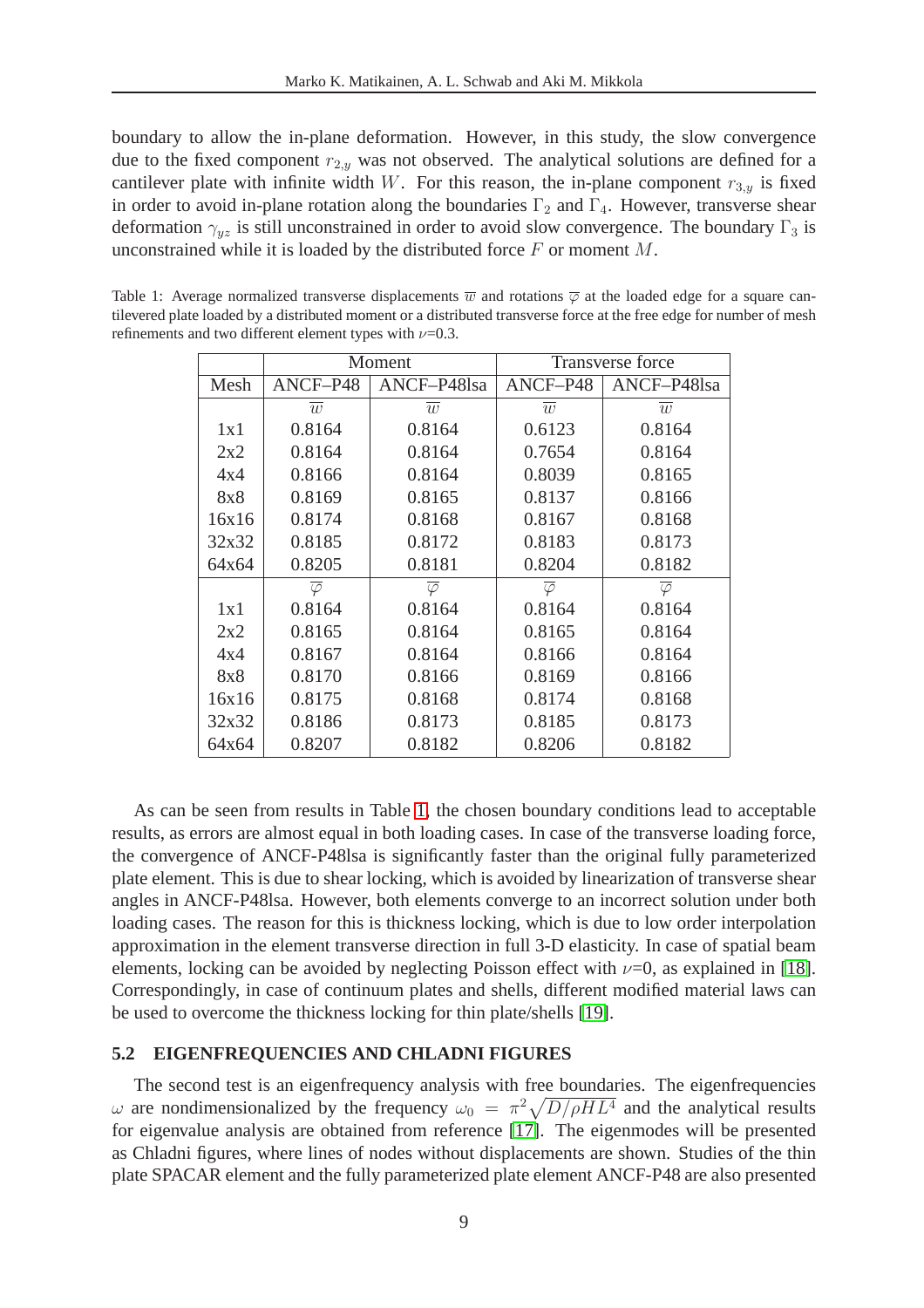in [\[17\]](#page-20-5). In this numerical example, a relative plate thickness of  $H/L = 0.01$  was used. The eigenfrequencies for the case of free boundary conditions are expressed in Tables [2](#page-9-0)[-3](#page-9-1) where in-plane modes denoted by – are not shown.

Table 2: First ten dimensionless eigenfrequencies  $\Omega = \omega/\omega_0$  of the free transverse free (ffff) square plate modeled by the ANCF-P48 with Poisson factor  $\nu =0.3$  for a number of mesh refinements. A relative plate thickness of  $H/L = 0.01$  was used.

<span id="page-9-0"></span>

| No.         | 1x1                      | 2x2    | 4x4     | 8x8    | 16x16               | 32x32  | 64x64  | Analytic |
|-------------|--------------------------|--------|---------|--------|---------------------|--------|--------|----------|
|             | 1.4383                   | 1.4381 | 1.4245  | 1.3870 | $\overline{1.3739}$ | 1.3715 | 1.3701 | 1.3646   |
| 2           | 2.2739                   | 2.2738 | 2.0761  | 2.0396 | 2.0268              | 2.0241 | 2.0235 | 1.9855   |
| 3           | 3.5947                   | 3.5944 | 2.9253  | 2.8184 | 2.7867              | 2.7798 | 2.7781 | 2.4591   |
| 4           | 71.994                   | 7.9946 | 5.5712  | 3.8034 | 3.6448              | 3.6284 | 3.6234 | 3.5261   |
| 5           | 71.994                   | 7.9946 | 5.5712  | 3.8034 | 3.6448              | 3.6284 | 3.6234 | 3.5261   |
| 6           |                          | 18.036 | 7.8878  | 7.0253 | 6.8120              | 6.7653 | 6.6851 | 6.1900   |
| 7           |                          | 18.036 | 7.8878  | 7.0253 | 6.8120              | 6.7653 | 6.7541 | 6.1900   |
| 8           | $\overline{\phantom{0}}$ | 54.593 | 14.9194 | 7.4395 | 6.7585              | 6.6985 | 6.7541 | 6.4528   |
| $\mathbf Q$ |                          | 72.227 | 16.687  | 7.9823 | 7.2925              | 7.2245 | 7.2095 | 7.0181   |
| 10          |                          | 72.524 | 17.665  | 9.3391 | 8.6230              | 8.5354 | 8.5162 | 7.8191   |

Table 3: First ten dimensionless eigenfrequencies  $\Omega = \omega/\omega_0$  of the free transverse free (ffff) square plate modeled by the ANCF-P48lsa with Poisson factor  $\nu = 0.3$  for a number of mesh refinements. A relative plate thickness of  $H/L = 0.01$  was used.

<span id="page-9-1"></span>

| No.            | 1x1    | 2x2    | 4x4    | 8x8    | 16x16  | 32x32  | 64x64  | Analytic |
|----------------|--------|--------|--------|--------|--------|--------|--------|----------|
|                | 1.3999 | 1.3918 | 1.3797 | 1.3747 | 1.3727 | 1.3714 | 1.3701 | 1.3646   |
| 2              | 2.2739 | 2.0307 | 2.0340 | 2.0268 | 2.0243 | 2.0236 | 2.0234 | 1.9855   |
| 3              | 3.5948 | 2.7949 | 2.8104 | 2.7875 | 2.7805 | 2.7785 | 2.7778 | 2.4591   |
| $\overline{4}$ | 4.1709 | 3.5484 | 3.6349 | 3.6335 | 3.6296 | 3.6266 | 3.6231 | 3.5261   |
| 5              | 4.1709 | 3.5484 | 3.6349 | 3.6335 | 3.6296 | 3.6266 | 3.6231 | 3.5261   |
| 6              | 10.328 | 7.7428 | 6.8913 | 6.7999 | 6.7651 | 6.7550 | 6.6834 | 6.1900   |
| 7              | 10.328 | 7.7428 | 6.8913 | 6.7999 | 6.7651 | 6.7545 | 6.7516 | 6.1900   |
| 8              |        | 6.6779 | 6.5930 | 6.6671 | 6.6888 | 6.6898 | 6.7516 | 6.4528   |
| 9              | 9.1662 | 7.8723 | 7.3146 | 7.2603 | 7.2289 | 7.2163 | 7.2079 | 7.0181   |
| 10             | 13.517 | 9.7664 | 8.4230 | 8.5262 | 8.5237 | 8.5178 | 8.5123 | 7.8191   |

As can be seen from the tables, the convergence of ANCF-P48lsa is considerably faster than in the case of ANCF-P48. In order to emphasize the difference between plate elements ANCF-P48 and ANCF-P48lsa, the convergence of the first mode (see top left mode in Fig. [4\)](#page-10-0) is also considered for thin plates, in which the relative plate thickness is assumed to be  $H/L = 0.001$ . Fig. [3](#page-10-1) shows that ANCF-P48lsa is not sensitive in terms of the convergence of the first mode of the thin plate. Accordingly, in the case of a thin plate, the convergence of the first mode does not depend on a relative plate thickness of  $H/L$ , as such is the case for ANCF-P48. This type of locking phenomenon is known as shear locking. It seems that the first bending mode includes shear deformation, resulting in the slow convergence of ANCF-P48. However both plate elements are again converged to the same incorrect result, due to thickness locking. In this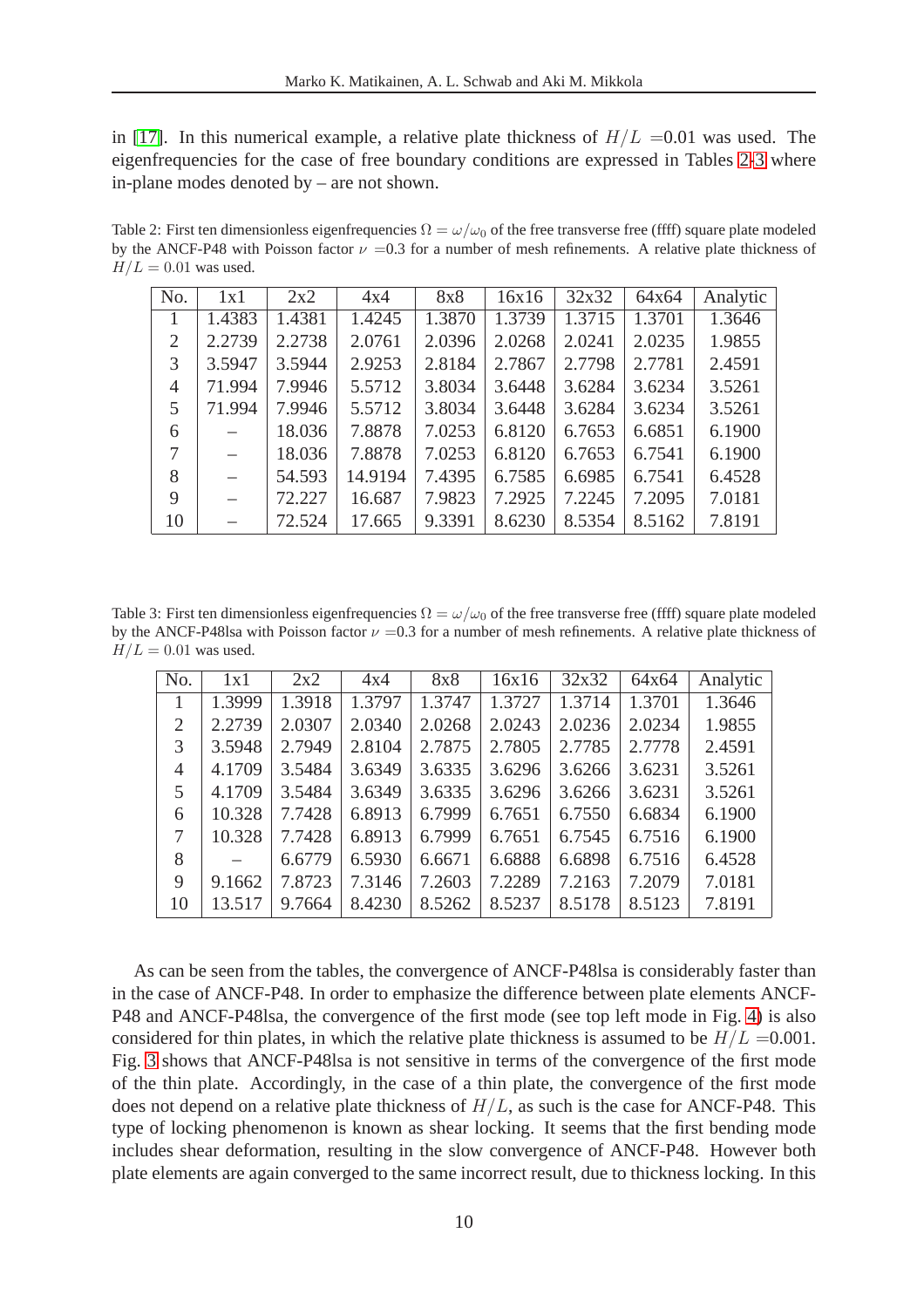numerical example, two different relative plate thicknesses of  $H/L = 0.01$  and  $H/L = 0.001$ were used. The eigenmodes for the plate element ANCF-P48lsa are illustrated by using Chladni figures (lines of nodes) in Fig. [4,](#page-10-0) which agrees with earlier reported Chladni figures based on SPACAR thin elements [\[17\]](#page-20-5).



<span id="page-10-1"></span>Figure 3: Convergences of the first mode normalized by analytical solution for free (ffff) square plate as calculated by the SPACAR, ANCF-P48 and ANCF-P48lsa with Poisson factor  $\nu$ =0.3.Two different relative plate thickness of  $H/L=0.01$  and  $H/L=0.001$  were used.



<span id="page-10-0"></span>Figure 4: First 10 transverse vibration modes together with their dimensionless frequencies for free (ffff) square plate as calculated by the ANCF-P48lsa with a mesh 32 x 32 and Poisson factor  $\nu$ =0.3. A relative plate thickness of  $H/L = 0.01$  was used.

In [\[17\]](#page-20-5), in-plane modes of ANCF-P48 are discussed. It is important to note that in-plane modes of ANCF-P48 and ANCF-P48lsa are identical and, therefore, in-plane modes are not depicted.

### **5.3 PURE BENDING TEST**

In this section, introduced plate elements based on the absolute nodal coordinate formulation are employed in a pure bending study. Figure [5](#page-11-0) (a) illustrates a particular case of pure bending which may be obtained by using distributed twisting moments M applied on the free edges of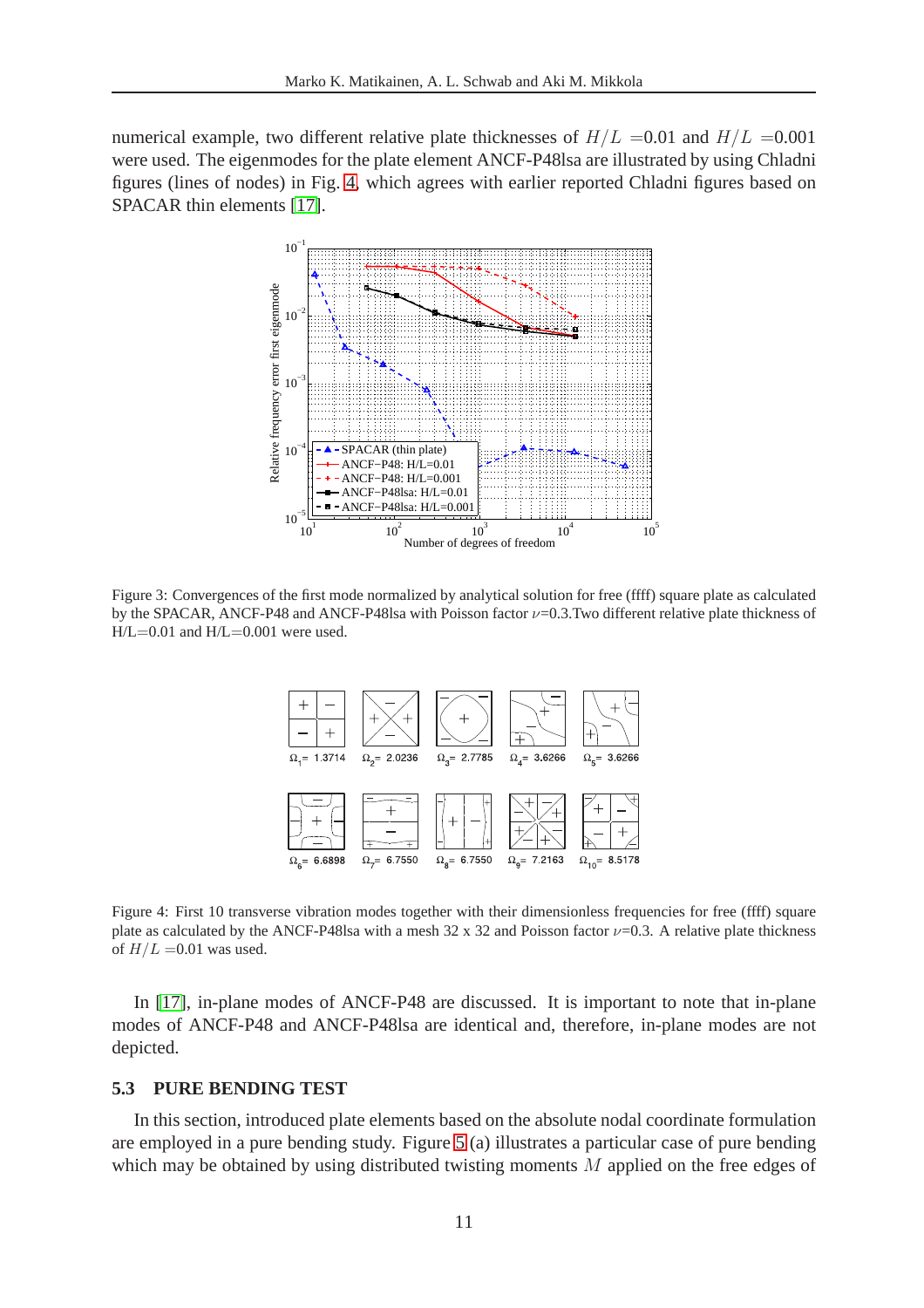the plate. According to [\[20\]](#page-20-8), an identical displacement field can be created from the moments M for the portion abcd (Fig. [5](#page-11-0) (a)) or by applying nodal forces  $2ML$  at corners a,b,c and d (Fig. [5](#page-11-0) (b)). In the latter loading case, the in-plane shear is constant if the normal vector has unit length [\[21\]](#page-20-9). Therefore, it can be assumed that in-plane shear locking is not dominating in this loading case. These examples are solved by using three different plate elements: SPACAR three node thin plate element (18 dofs), ANCF-P48 and ANCF-P48lsa.



<span id="page-11-0"></span>Figure 5: Particular cases of pure bending caused by distributed twisting moment M and nodal forces 2ML.

The boundary conditions for the SPACAR element are relatively straightforward to define: all degrees of freedom at origin node O are fixed. In case of ANCF-plates, the boundary conditions are as follows: all degrees of freedom at node O are fixed except for  $r_{1,x},r_{2,y}$  and  $r_{3,z}$ . The meshes for the different loading cases are shown in Fig. [6.](#page-11-1)



<span id="page-11-1"></span>Figure 6: Square meshes  $8 \times 8$  for different loading cases.

<span id="page-11-2"></span>Displacement at the asymptotic line for moderately thick plates is considered in this numerical example. In the case of small deflections and moderately thick plates, deflection  $w$  in direction  $Z$  can be defined for an anticlastic surface [\[20\]](#page-20-8) as follows

$$
w = \frac{M}{2D(1-\nu)}(X^2 - Y^2)
$$
\n(27)

<span id="page-11-3"></span>where  $D = EH^3/(12(1 - \nu^2))$ . The rotation at point a about the X-axis can be defined as

$$
\varphi = \frac{M}{D(1-\nu)}Y\tag{28}
$$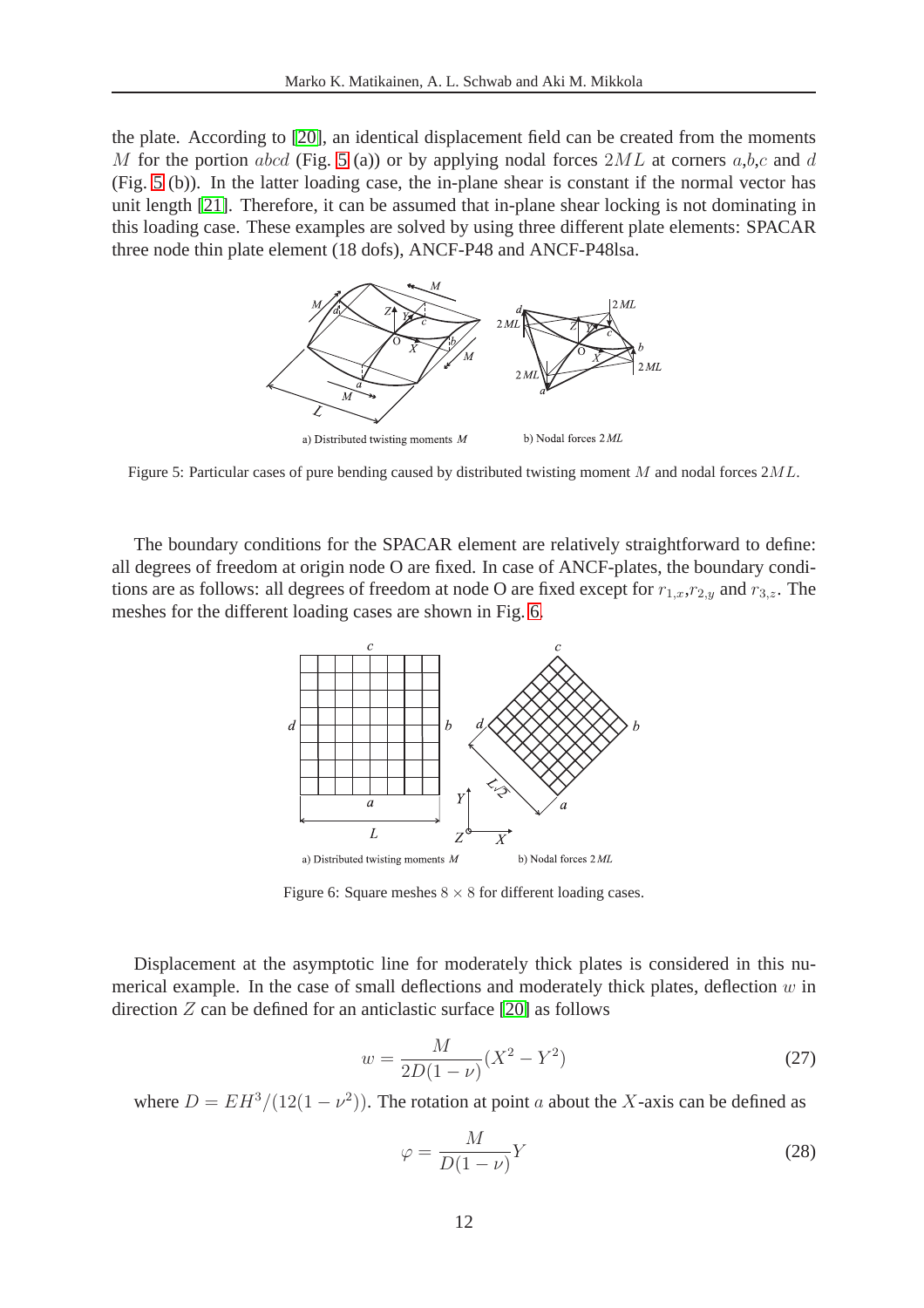The parameters used in the plate example are as follows: length  $L = 1$  m, Young's modulus  $E = 210 \cdot 10^9 \frac{\text{N}}{m^2}$ , shear modulus  $G = \frac{E}{2(1+1)}$  $\frac{E}{2(1+\nu)}$ , shear correction factor  $k_s = 1$ , Poisson's ratio  $\nu = 0.3$  and the distributed moment  $M = 1$ Nm/m. The computed displacements and rotations for elements SPACAR, ANCF-P48 and ANCF-P48lsa  $(H/L = 0.01$  for thin plates and  $H/L =$ 0.2 for thick plates, shown in Table [4\)](#page-12-0) are normalized by the analytical solution from Eq. [\(27\)](#page-11-2) and the analytical solution from Eq. [\(28\)](#page-11-3).

Table 4: Normalized displacement at point a (Figure [5\)](#page-11-0) of the square thin plate modeled by SPACAR, ANCF-P48 and ANCF-P48lsa elements. A relative plate thickness of  $H/L = 0.01$  was used.

<span id="page-12-0"></span>

|            | <b>SPACAR</b>  |                | ANCF-P48       |                | ANCF-P48lsa    |                |  |
|------------|----------------|----------------|----------------|----------------|----------------|----------------|--|
| Mesh       | Moment         | Forces         | Moment         | Forces         | Moment         | Forces         |  |
|            | $\overline{w}$ | $\overline{w}$ | $\overline{w}$ | $\overline{w}$ | $\overline{w}$ | $\overline{w}$ |  |
| 2x2        | 1.014122       | 1.027241       | 1.000000       | 1.001077       | 1.000000       | 1.000400       |  |
| 4x4        | 1.003721       | 1.012120       | 1.000000       | 1.001692       | 1.000000       | 1.000914       |  |
| <b>8x8</b> | 1.000873       | 1.005163       | 1.000000       | 1.002260       | 1.000000       | 1.001839       |  |
| 16x16      | 1.000210       | 1.002256       | 1.000000       | 1.003832       | 1.000000       | 1.003622       |  |
| 32x32      | 1.000052       | 1.001033       | 1.000000       | 1.006936       | 1.000000       | 1.006809       |  |
| 64x64      | 1.000013       | 1.000491       | 1.000000       | 1.011303       | 1.000000       | 1.011196       |  |

Table 5: Normalized rotations  $\overline{\varphi}$  and shear angles  $\overline{\gamma}$  at point a (Figure [5\)](#page-11-0) of the square thin plate modeled by SPACAR, ANCF-P48 and ANCF-P48lsa elements. A relative plate thickness of  $H/L = 0.01$  was used.

<span id="page-12-1"></span>

|       |                      | <b>SPACAR</b>        |                      | ANCF-P48             | ANCF-P48lsa          |                      |  |
|-------|----------------------|----------------------|----------------------|----------------------|----------------------|----------------------|--|
| Mesh  | Moment               | Forces               | Moment               | Forces               | Moment               | Forces               |  |
|       | $\overline{\varphi}$ | $\overline{\varphi}$ | $\overline{\varphi}$ | $\overline{\varphi}$ | $\overline{\varphi}$ | $\overline{\varphi}$ |  |
| 2x2   | 1.024127             | 1.050475             | 1.000000             | 1.002648             | 1.000000             | 1.000000             |  |
| 4x4   | 1.007862             | 1.025814             | 1.000000             | 1.010236             | 1.000000             | 1.000268             |  |
| 8x8   | 1.003778             | 1.013677             | 1.000000             | 1.009877             | 1.000000             | 1.001040             |  |
| 16x16 | 1.001864             | 1.007268             | 1.000000             | 1.009454             | 1.000000             | 1.003054             |  |
| 32x32 | 1.000929             | 1.003852             | 1.000000             | 1.011828             | 1.000000             | 1.007604             |  |
| 64x64 | 1.000464             | 1.002035             | 0.999999             | 1.018134             | 1.000000             | 1.015315             |  |
|       | $\overline{\gamma}$  | $\overline{\gamma}$  | $\overline{\gamma}$  | $\overline{\gamma}$  | $\overline{\gamma}$  | $\overline{\gamma}$  |  |
| 2x2   |                      |                      | 0.000000             | 0.001390             | 0.000000             | 0.000000             |  |
| 4x4   |                      |                      | 0.000000             | 0.002339             | 0.000000             | 0.000802             |  |
| 8x8   |                      |                      | 0.000000             | 0.004130             | 0.000000             | 0.001794             |  |
| 16x16 |                      |                      | 0.000000             | 0.007841             | 0.000000             | 0.003677             |  |
| 32x32 |                      |                      | 0.000000             | 0.015277             | 0.000000             | 0.007244             |  |
| 64x64 |                      |                      | 0.000000             | 0.030209             | 0.000000             | 0.013967             |  |

The results from Table [4](#page-12-0) show that in pure bending cases with distributed moments all elements present similar and accurately converged results when a thin structure is considered. According to reference [\[20,](#page-20-8) p. 45], the line ad for the thin structure should be linear based on equivalence in the loading cases (Figure [5\)](#page-11-0) but some discrepancies from the straight line can be found near the edges in the case of moderately thick plates. In the case of nodal forces at corners, both plate elements based on the absolute nodal coordinate formulation converge to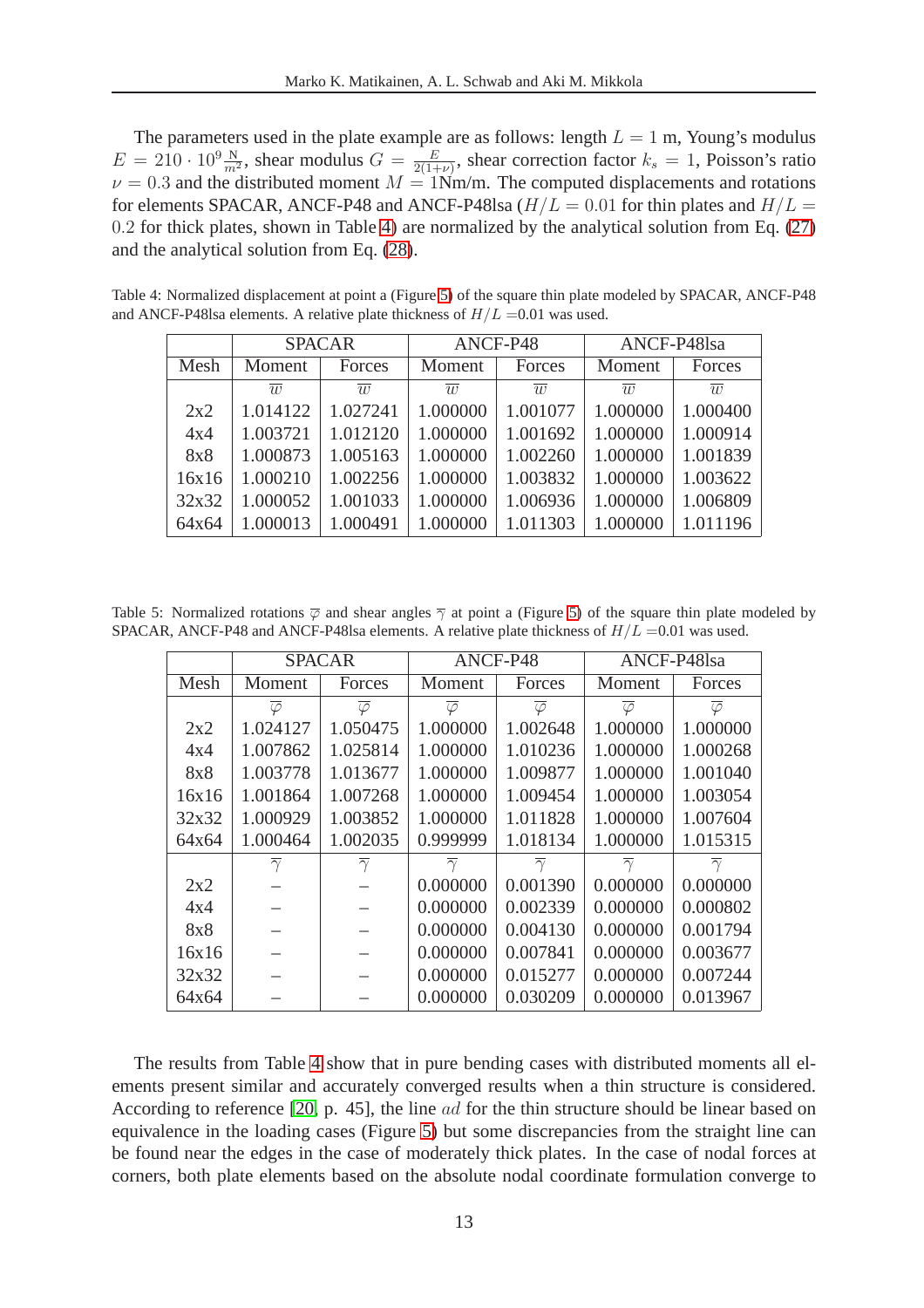incorrect results, whereas SPACAR thin elements converge to correct results. Due to the fact that both of the loading cases should produce similar displacement fields for thin plates, it can be concluded that shear deformation is overly estimated in plate elements based on the absolute nodal coordinate formulation. This can also be seen in Table [5,](#page-12-1) where total rotation  $\overline{\varphi}$  and shear angle  $\overline{\gamma}$  are shown. In this example, locking is not observed. This indicates that similar error can be observed when using special material with  $\nu$ =0. According to the previous static and eigenfrequency analysis, the results are converged to incorrect results due to thickness locking. An interesting feature of the pure bending test is that it does not show inaccuracy due to thickness locking or slow convergence due to shear locking. On the other hand, according to eigenfrequency analysis, the second mode (saddle mode) indicates thickness locking (Tables [2](#page-9-0) and [3\)](#page-9-1). It can be noted that when using special material  $\nu = 0$ , all introduced plate elements lead to acceptable results in studied examples where shear deformation is not a dominating factor.

### **6 NUMERICAL TESTS FOR THICK PLATES**

In the previous tests for thin plates, the SPACAR and fully parameterized elements were carefully considered. Based on the numerical results, it can be concluded that SPACAR plate elements perform well and fully parameterized plate elements perform acceptably, only for the case of pure bending. In this section, the behavior of the fully parameterized plate elements for thick plates will be examined. The SPACAR plate element is based on Kirchhoff theory, and for this reason, it can not be used for the analysis of thick plates.

### **6.1 PURE BENDING TEST**

The numerical example introduced in this section is identical to the example shown in the previous section, with exception to the  $H/L$  relation which is increased to 0.2. The results show that in case of pure bending with distributed moments, elements give similar results for thin and thick plate examples. The displacement due to nodal forces at corners using thin plate SPACAR converges to the analytical solution for thick plates subject to pure bending. For shear deformable plate elements based on the absolute nodal coordinate formulation, line ad is not straight as can be seen in Fig. [7,](#page-15-0) where displacements due to nodal force loading of ANCF-P48lsa at line ad are shown. It is important to reiterate that the line should be straight [\[20\]](#page-20-8).

### **6.2 THICK SIMPLY SUPPORTED PLATE UNDER UNIFORM STATIC LOAD**

In this section, a thick plate is constrained with a simply supported condition and is loaded by the normal uniform force in the z-direction as shown in Fig. [8.](#page-15-1) The simply supported boundary condition is also depicted in the figure. In this example, the complete plate is modeled by using the same boundary conditions as in previous sections for simply supported plates.

<span id="page-13-0"></span>The deflection at the middle of the plate for a fully parameterized ANCF-plate element is compared to the analytical result, based on the Reissner-Mindlin theory for a simply supported plate. This solution is presented in [\[22\]](#page-20-10) as follows

$$
w_0^M = w_0^K + \frac{M^K}{k_s G H}
$$
 (29)

where  $w_0^K$  is the Kirchhoff solution and  $M^K$  is the Marcus moment that is as

$$
M^{K} = -D\nabla^{2}w_{0}^{K} = \frac{1}{\pi^{2}}\sum_{m=1}^{\infty}\sum_{n=1}^{\infty}\frac{q_{mn}}{L^{2} + \frac{n^{2}}{W^{2}}}\sin\frac{m\pi X}{L}\sin\frac{n\pi Y}{W}.
$$
 (30)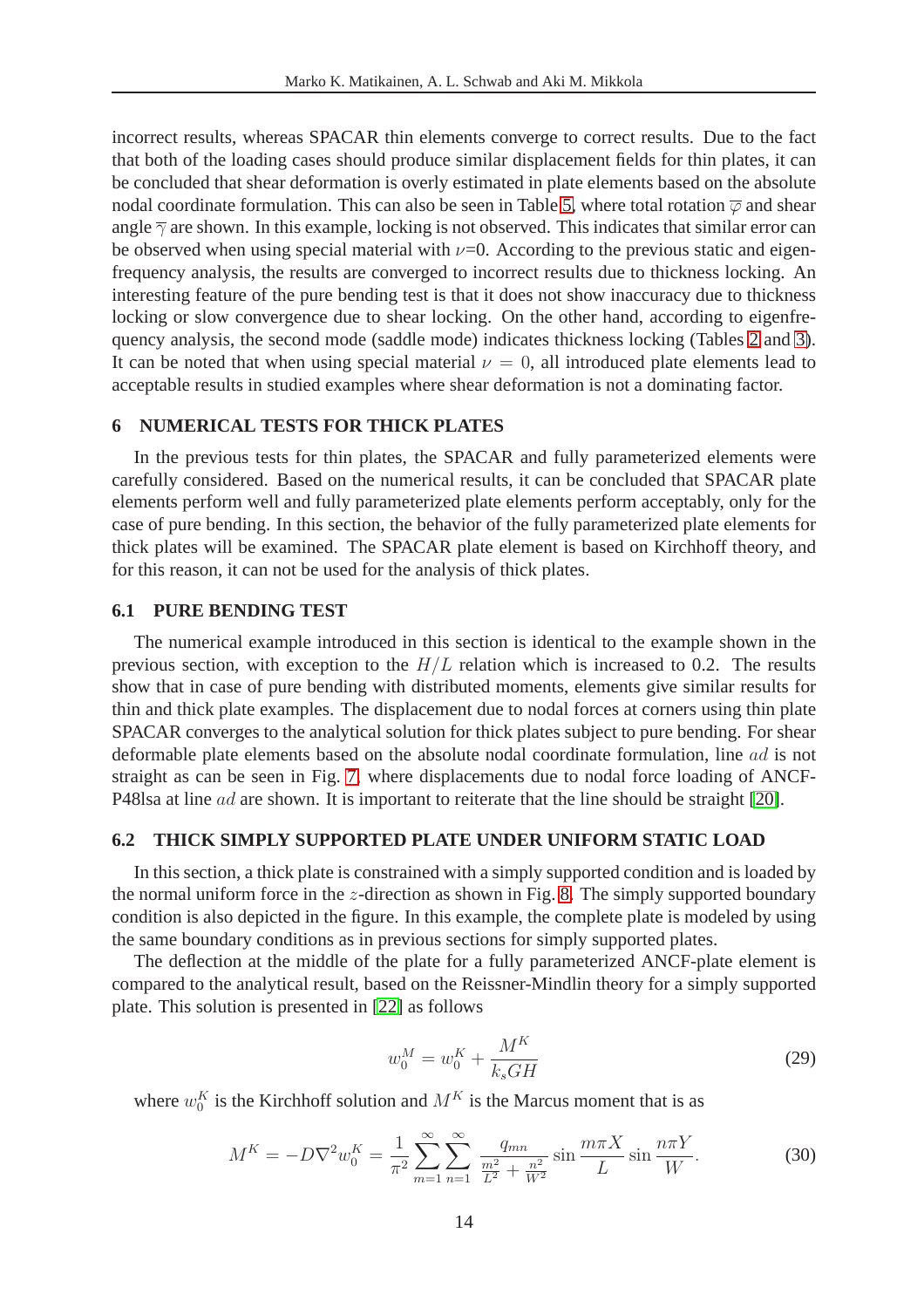|       |                | <b>SPACAR</b>  | ANCF-P48       |                      |                | ANCF-P48lsa    |
|-------|----------------|----------------|----------------|----------------------|----------------|----------------|
| Mesh  | Moment         | Forces         | Moment         | Forces               | Moment         | Forces         |
|       | $\overline{w}$ | $\overline{w}$ | $\overline{w}$ | $\overline{w}$       | $\overline{w}$ | $\overline{w}$ |
| 2x2   | 1.014122       | 1.027241       | 1.000000       | 1.204565             | 1.000000       | 1.160000       |
| 4x4   | 1.003721       | 1.012120       | 1.000000       | 1.339463             | 1.000000       | 1.297473       |
| 8x8   | 1.000873       | 1.005163       | 1.000000       | 1.459176             | 1.000000       | 1.404434       |
| 16x16 | 1.000210       | 1.002256       | 1.000000       | 1.542509             | 1.000000       | 1.470083       |
| 32x32 | 1.000052       | 1.001033       | 1.000000       | 1.602122             | 1.000000       | 1.511021       |
| 64x64 | 1.000013       | 1.000491       | 1.000000       | 1.652936             | 1.000000       | 1.541885       |
|       | $\varphi$      | $\varphi$      | $\varphi$      | $\overline{\varphi}$ | $\varphi$      | $\varphi$      |
| 2x2   | 1.024127       | 1.050475       | 1.000000       | 1.065904             | 1.000000       | 1.000000       |
| 4x4   | 1.007862       | 1.025814       | 1.000000       | 1.109816             | 1.000000       | 1.063898       |
| 8x8   | 1.003778       | 1.013677       | 1.000000       | 1.171608             | 1.000000       | 1.133889       |
| 16x16 | 1.001864       | 1.007268       | 1.000000       | 1.215226             | 1.000000       | 1.179872       |
| 32x32 | 1.000929       | 1.003852       | 1.000000       | 1.237486             | 1.000000       | 1.205232       |
| 64x64 | 1.000464       | 1.002035       | 1.000000       | 1.247965             | 1.000000       | 1.220813       |

Table 6: Normalized displacement at point a (Figure [5\)](#page-11-0) of the square thick plate modeled by SPACAR, ANCF-P48 and ANCF-P48lsa elements. A relative plate thickness of  $H/L = 0.2$  was used.

The Kirchhoff solution for the case of a simply supported plate, the deflection  $w_0^K$  obtained using the Navier solution is (see for example in [\[20\]](#page-20-8)) as follows:

$$
w_0^K = \frac{1}{\pi^4 D} \sum_{m=1}^{\infty} \sum_{n=1}^{\infty} \frac{q_{mn}}{\frac{m^2}{L^2} + \frac{n^2}{W^2}} \sin \frac{m\pi X}{L} \sin \frac{n\pi Y}{W}
$$
(31)

where

$$
q_{mn} = \frac{4}{LW} \int_0^W \int_0^L q(X, Y) \sin \frac{m\pi X}{L} \sin \frac{n\pi Y}{W} dX dY
$$
  
= 
$$
\frac{16q}{\pi^2 mn}
$$
; iff m and n odd (32)

where  $q(X, Y)$  is the uniformly distributed load, which is expressed as  $q = -5 \cdot 10^6 H^3$  N/m<sup>3</sup> for this example. The analytical solutions were computed using  $m = n = 12$ , which resulted in acceptable accuracy for normalized transverse displacement within four significant digits. In the case of a finite element solution, a uniformly distributed load is defined as a consistent load vector as follows:

$$
F_{ext} = \int_{-1}^{1} \int_{-1}^{1} \int_{-1}^{1} b^T S J \, d\xi d\eta d\zeta
$$
 (33)

where the body force is  $\mathbf{b} = [0, q/H, 0]^T$ . Other parameters are identical to previous sections. The normalized transverse displacements at the center of the plate are shown in tables [7](#page-16-0)[-8.](#page-16-1)

In order to minimize the number of degrees of freedom, double symmetry for the plate under constant loading is used in the numerical example shown in Table [9.](#page-16-2) In double symmetry, the boundary conditions of sub domain are  $\Omega$  boundary  $\Gamma_3$  are as:  $r_1 = 0$ ,  $r_{3,x} = 0$  and  $r_{1,z} = 0$ and for boundary as  $\Gamma_4$ :  $r_2 = 0$ ,  $r_{2,z} = 0$  and  $r_{3,y} = 0$ . The boundaries  $\Gamma_1$  and  $\Gamma_2$  are simply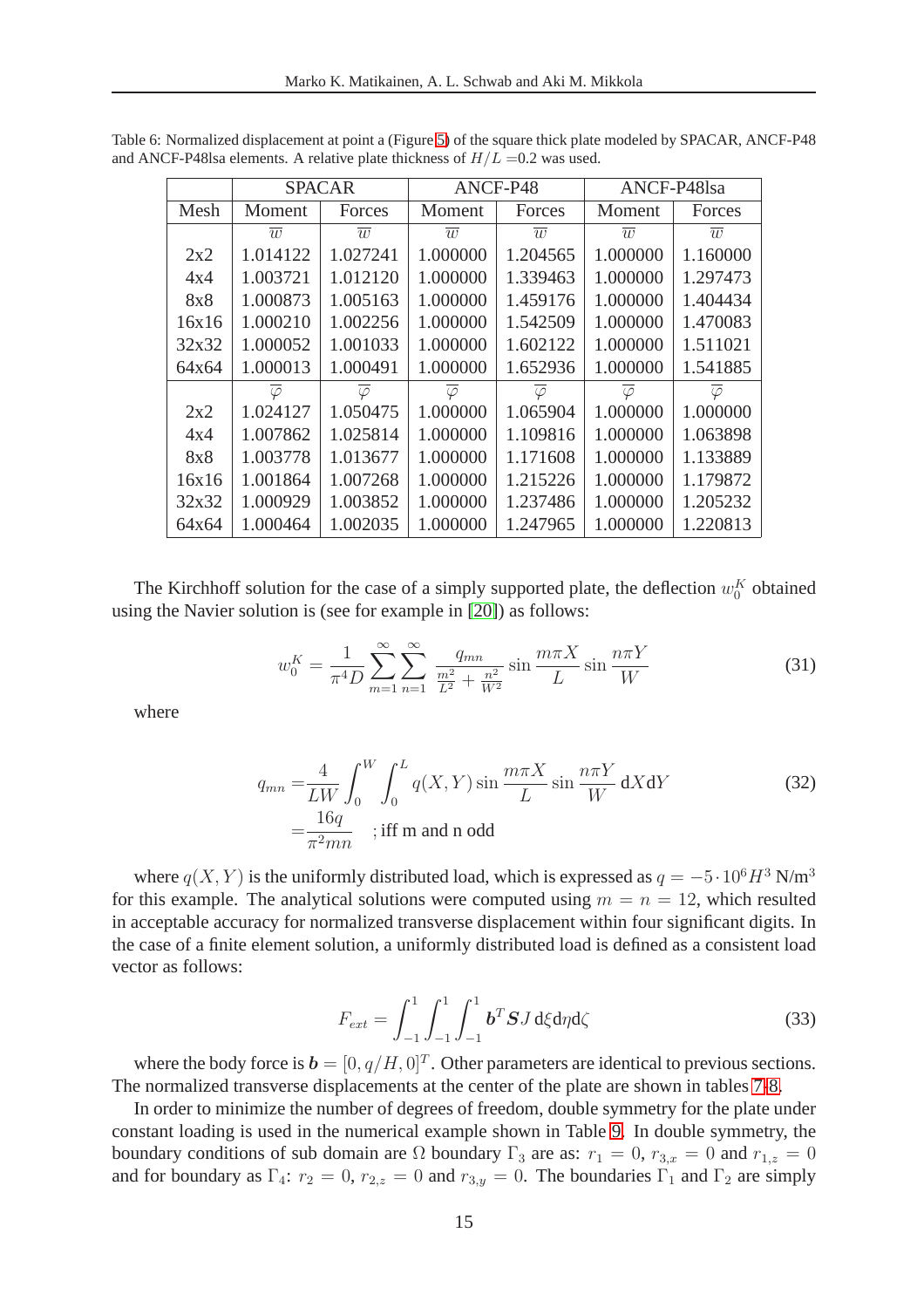

<span id="page-15-0"></span>Figure 7: Displacements at asymptotic line *ad*, mesh  $64 \times 64$ , ANCF-P48lsa,  $H/L = 0.2$ .



<span id="page-15-1"></span>Figure 8: Simply supported plate, its sub domain  $\Omega$  and the coordinate system.

supported, therefore  $r_1$  and  $r_2$  are fixed for boundary  $\Gamma_1$  and  $r_2$  and  $r_3$  for  $\Gamma_2$ . It can be seen in Table [9](#page-16-2) that the displacements  $\overline{w}$  differ from displacements of the original problem (Table [8\)](#page-16-1), where the converged displacements coincide to within three digits.

The relationship between Reissner-Mindlin and Kirchhoff theories (Eq. [\(29\)](#page-13-0)) is valid only when Marcus moments are zero at the boundaries, which in practice, means the usage of "hard" simply supported conditions [\[22\]](#page-20-10). The results show that in the case of thin plates, the convergence of the plate element ANCF-P48 is slow; while the convergence of element ANCF-P48lsa is more likely independent from the factor  $H/L$ . However, both plate elements converge to the same incorrect solution due to thickness locking. When Poisson effect is neglected, shear deformation is overestimated in case of thick plates.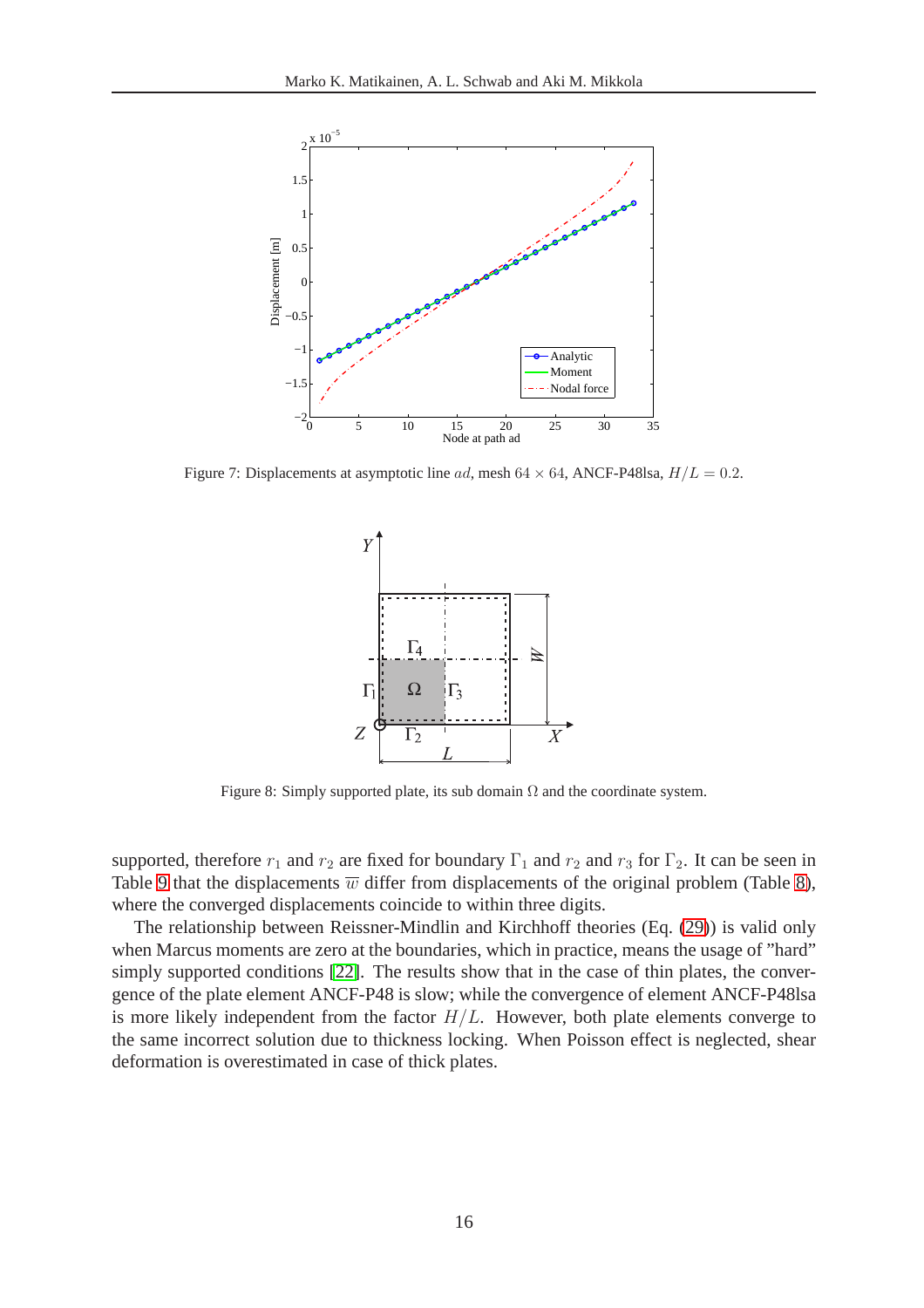| Mesh  | $H/L = 0.001$ | $H/L = 0.01$   | $H/L = 0.1$    | $H/L = 0.2$    |  |
|-------|---------------|----------------|----------------|----------------|--|
|       | $\eta$        | $\overline{w}$ | $\overline{w}$ | $\overline{w}$ |  |
| 2x2   | 0.0003151     | 0.02998        | 0.5333         | 0.6821         |  |
| 4x4   | 0.005940      | 0.3208         | 0.7210         | 0.8002         |  |
| 8x8   | 0.1013        | 0.6885         | 0.7742         | 0.8534         |  |
| 16x16 | 0.5428        | 0.7379         | 0.7938         | 0.8719         |  |
| 32x32 | 0.7259        | 0.7435         | 0.8011         | 0.8772         |  |
| 64x64 | 0.7417        | 0.7454         | 0.8032         | 0.8786         |  |

<span id="page-16-0"></span>Table 7: Normalized transverse displacement  $\overline{w}$  at center of the plate with ANCF-P48 loaded by a uniform loading.

<span id="page-16-1"></span>Table 8: Normalized transverse displacement  $\overline{w}$  at center of the plate with ANCF-P48lsa loaded by a uniform loading.

| Mesh       | $H/L = 0.001$  | $H/L$ =0.01    | $H/L = 0.1$    | $/L = 0.2$     |
|------------|----------------|----------------|----------------|----------------|
|            | $\overline{w}$ | $\overline{w}$ | $\overline{w}$ | $\overline{w}$ |
| 2x2        | 0.8074         | 0.8077         | 0.8370         | 0.9107         |
| 4x4        | 0.7610         | 0.7614         | 0.79632        | 0.8768         |
| <b>8x8</b> | 0.7475         | 0.7481         | 0.7922         | 0.8731         |
| 16x16      | 0.7440         | 0.7449         | 0.7983         | 0.8768         |
| 32x32      | 0.7432         | 0.7448         | 0.8021         | 0.8784         |
| 64x64      | 0.7430         | 0.7456         | 0.8034         | 0.8789         |

## **7 RESULTS WHEN THICKNESS LOCKING IS REMOVED BY USING MODIFIED MATERIAL**

Thickness locking can be avoided through use of higher order theories for the displacement field in the thickness direction or by modification of elastic coefficients. In case of fully parameterized ANCF plate element, it is not easy to determine the basis functions which can lead to a higher-than-linear displacement field in the thickness direction. However, in case of thin plates, the assumption  $\sigma_{zz} = 0$  can be used to obtain modified in-plane elastic coefficients as follows:

$$
D_{11} = \frac{E}{1 - \nu^2}; \quad D_{12} = D_{21} = \frac{\nu E}{1 - \nu^2}
$$
 (34)

| Mesh            | ANCF-P48          | ANCF-P48lsa |
|-----------------|-------------------|-------------|
|                 |                   |             |
|                 | $\overline{\eta}$ | $\eta$      |
| 2x2(1x1)        | 0.6006            | 0.7353      |
| 4x4(2x2)        | 0.7843            | 0.8625      |
| 8x8(4x4)        | 0.8511            | 0.8711      |
| 16x16(8x8)      | 0.8716            | 0.8766      |
| 32x32 (16x16)   | 0.8772            | 0.8784      |
| 64x64 (32x32)   | 0.8786            | 0.8789      |
| 128x128 (64x64) | 0.8789            | 0.8790      |

<span id="page-16-2"></span>Table 9: Normalized transverse displacement  $\overline{w}$  at center of the plate with ANCF-P48lsa loaded by a uniform loading, the symmetry of the plate is used.  $H/L = 0.2$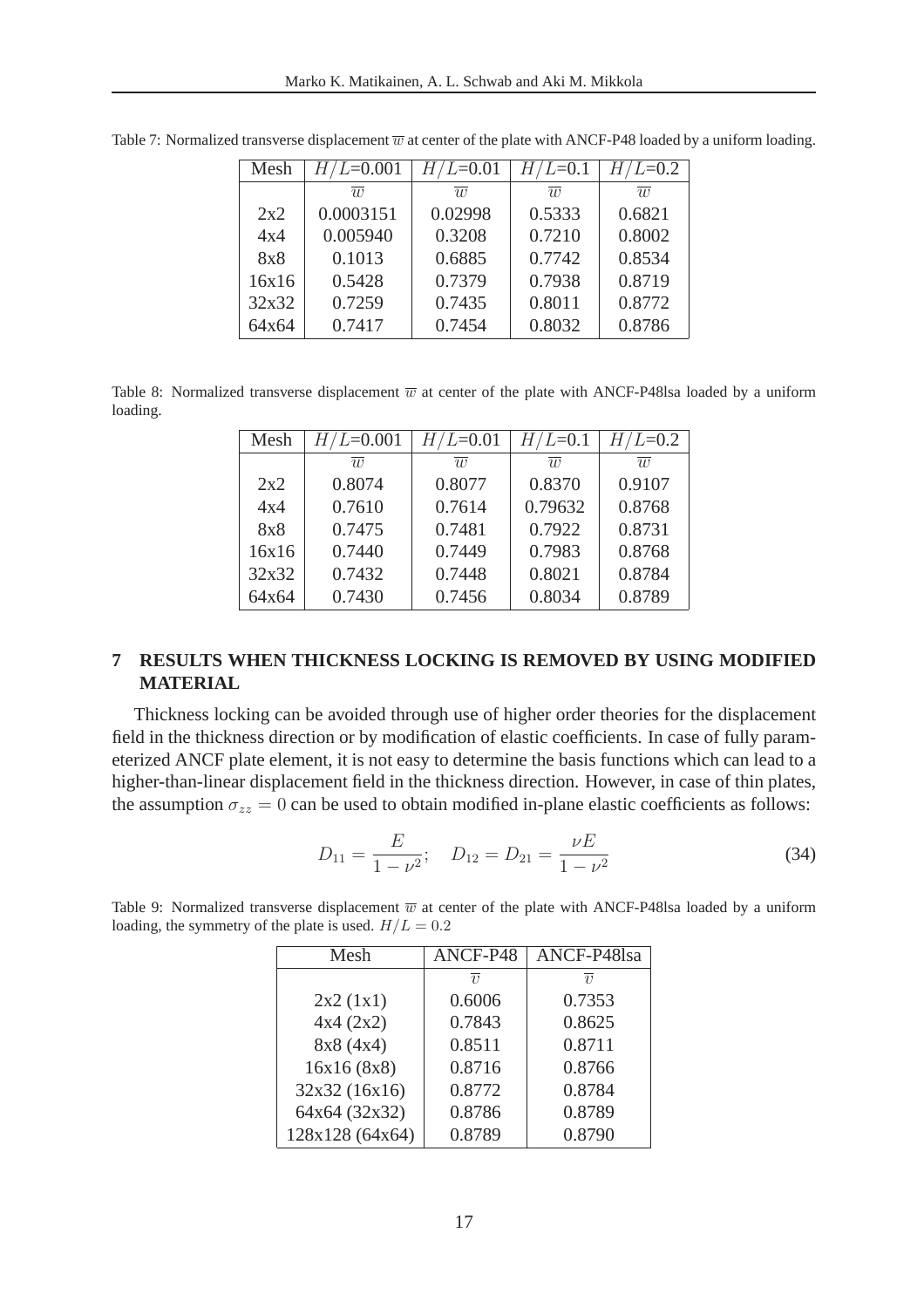However, it shall be noted that this is only suitable for thin plates and it does not produce a solution based on fully 3-D elasticity. In Table [10,](#page-17-0) the first ten eigenfrequencies of a free square plate for the ANCF-P48 element with modified material are shown. It can be concluded that the lowest eigenfrequencies correspond to the analytic results as well, but because of slow convergence due to shear locking, the converged eigenfrequencies are not reached.

Table 10: First ten dimensionless eigenfreqiencies  $\Omega = \omega/\omega_0$  of the free (ffff) square plate modeled by the ANCF-P48 with Poisson factor  $\nu = 0.3$  for a number of mesh refinements. Thickness locking is neglected by using plane stress assumption. A relative plate thickness of  $H/L = 0.01$  was used.

<span id="page-17-0"></span>

| No.            | 1x1               | 2x2    | 4x4    | 8x8    | 16x16  | 32x32  | 64x64  | Analytic |
|----------------|-------------------|--------|--------|--------|--------|--------|--------|----------|
| $\mathbf{1}$   | 1.4383            | 1.4381 | 1.4234 | 1.3793 | 1.3655 | 1.3632 | 1.3618 | 1.3646   |
| $\overline{2}$ | 2.2739            | 2.2738 | 2.0380 | 1.9997 | 1.9882 | 1.9856 | 1.9850 | 1.9855   |
| 3              | 3.0985            | 3.0982 | 2.5636 | 2.4859 | 2.4646 | 2.4596 | 2.4584 | 2.4591   |
| 4              | 71.982            | 7.2347 | 5.5339 | 3.7007 | 3.5388 | 3.5230 | 3.5184 | 3.5261   |
| 5              | 71.982            | 7.2347 | 5.5339 | 3.7007 | 3.5388 | 3.5230 | 3.5184 | 3.5261   |
| 6              |                   | 17.985 | 7.1124 | 6.3970 | 6.2335 | 6.1955 | 6.1862 | 6.1900   |
| 7              | $\qquad \qquad -$ | 17.985 | 7.1124 | 6.3970 | 6.2335 | 6.1955 | 6.1862 | 6.1900   |
| 8              | $\qquad \qquad -$ | 54.568 | 14.856 | 7.2267 | 6.5069 | 6.4460 | 6.4333 | 6.4528   |
| 9              | $-$               | 72.207 | 16.632 | 7.7644 | 7.0798 | 7.0156 | 7.0017 | 7.0181   |
| 10             |                   | 72.382 | 16.982 | 8.5799 | 7.8955 | 7.8216 | 7.8058 | 7.8191   |

<span id="page-17-1"></span>Table 11: Average normalized transverse displacements  $\overline{w}$  and rotations  $\overline{\varphi}$  at the loaded edge for a square cantilevered plate loaded by a distributed moment or a distributed transverse force at the free edge for a number of mesh refinements and  $\nu$ =0.3. Plate element ANCF-P48 is used and thickness locking is neglected by using plane stress assumption.

| Mesh  | Moment | <b>Transverse force</b> |
|-------|--------|-------------------------|
| 1x1   | 1.0000 | 0.7501                  |
| 2x2   | 1.0000 | 0.9376                  |
| 4x4   | 1.0001 | 0.9846                  |
| 8x8   | 1.0003 | 0.9964                  |
| 16x16 | 1.0005 | 0.9996                  |
| 32x32 | 1.0011 | 1.0009                  |
| 64x64 | 1.0021 | 1.0020                  |

It was excepted that the slow convergence in case of transverse force occurs when plane stress assumption is used (Table [11\)](#page-17-1). However, at this point, the convergence does not depend on the Poisson value because Poisson effect is neglected when using modified elastic coefficients. In case of the pure bending test, only minor differences were found when compared to the solution of 3-D elasticity. This also supports the assumption that the pure bending test which was used is free from thickness locking. However, the modified material is not a remedy for the slow convergence from in-plane shear locking.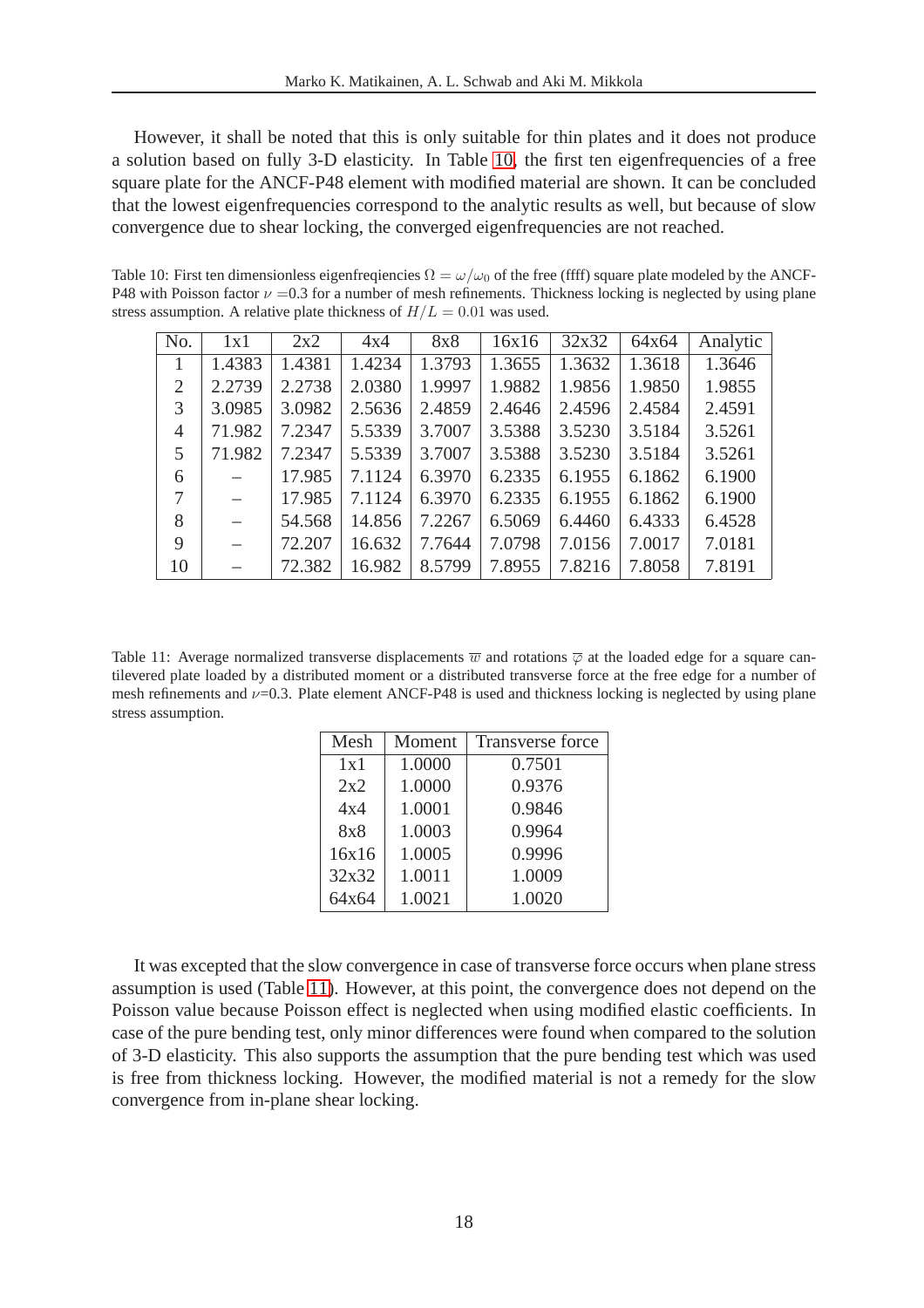## **8 DISCUSSION ABOUT DIFFERENT LOCKINGS FOR FULLY PARAMETERIZED PLATE ELEMENTS IN STUDIED BENCHMARKED PROBLEMS**

The original fully parameterized plate element ANCF-P48 with 3-D elasticity suffers from several different lockings, which include shear, thickness and curvature lockings. In the fully parameterized plate element ANCF-P48lsa, shear and curvature lockings are avoided with an improved description of kinematics and by using low order interpolations for transverse shear deformations. However, according to the results, the thickness locking is still problematic for ANCF-P48lsa element.

Shear locking is occurs from the unbalance of the base functions [\[2\]](#page-19-1). This can be avoided by using the Assumed Natural Strain (ANS) technique, which is presented for shells in [\[2\]](#page-19-1). In papers [\[23,](#page-20-11) [15\]](#page-20-3), the ANS technique is based on strains at the nodal values instead of strains at the Gaussian quadrature points. This is used because of the fact that parasitic strains are zero at the nodes [\[15\]](#page-20-3). To account for 3-D elasticity in the plate and shell formulations without thickness locking, the transverse normal strains have to be interpolated at least linearly over the thickness direction [\[24\]](#page-20-12). In contrast to other mentioned lockings, the error due to thickness locking does not decrease with mesh refinements in the in-plane coordinates. The plate element ANCF-P48 also suffers from curvature locking due to shrinking in the thickness direction. This locking effect is also mentioned to be problematic in other continuum plate/shell elements with coarse meshes and initially curved elements in [\[15\]](#page-20-3). In ANCF-P48lsa, curvature locking is avoided by using an improved description for kinematics.

When using the special case  $\nu=0$  in 3-D elasticity, or using a modified material stiffness matrix, thickness locking can be avoided. Therefore, both plate elements converge to the analytic solution in most thin plate cases since coupling between bending and shear deformation is neglected. As a conclusion, in case of thin plates, the classical modified material which was used for 3-D plates can also be used to approximate a 3-D solution for thin plates modeled by fully parameterized plate elements. It shall be noted that the modified material stiffness matrix used in this study differs from the simplified material used in [\[11\]](#page-19-10). The same simplified material based on the diagonal material stiffness matrix  $D = diag(E, E, E, G, G, G)$  is also used for the continuum beam element [\[18\]](#page-20-6), leading to similar results as obtained with beam theory. However, in case of plates/shells, such a simplified constitutive relation will obviously lead to an incorrect solution, which can be seen from the results in [\[11\]](#page-19-10).

The results of benchmarked problems show that shear locking is strongly dependent on thickness whereas thickness locking is independent on thickness but strongly dependent on the Poisson effect. Due to thickness locking, the results differ by about 18 % from the analytical results, see Tables [1.](#page-8-0) However, for in-plane modes in the eigenfrequency analyses, thickness locking is difficult to recognize (Tables [2,](#page-9-0)[3,](#page-9-1)[10\)](#page-17-0). The pure bending test that was used in the study is interesting because it can be used to question the accuracy of the shear deformation because it neither shows shear nor thickness locking (Tabl[e5\)](#page-12-1). In the pure bending test, the same amount of error for shear angles occurs for the special case of  $\nu = 0$  or when the modified material are used. In other words, when  $\nu = 0$ , both of the ANCF plate elements will pass all of the plate tests except for the saddle test and the simply supported plate test under uniform static load.

### **9 CONCLUSIONS**

In this study, rectangular fully parameterized plate elements based on the absolute nodal coordinate formulation were compared in terms of numerical examples. Elements under investigation were a fully parameterized plate element and a fully parameterized plate element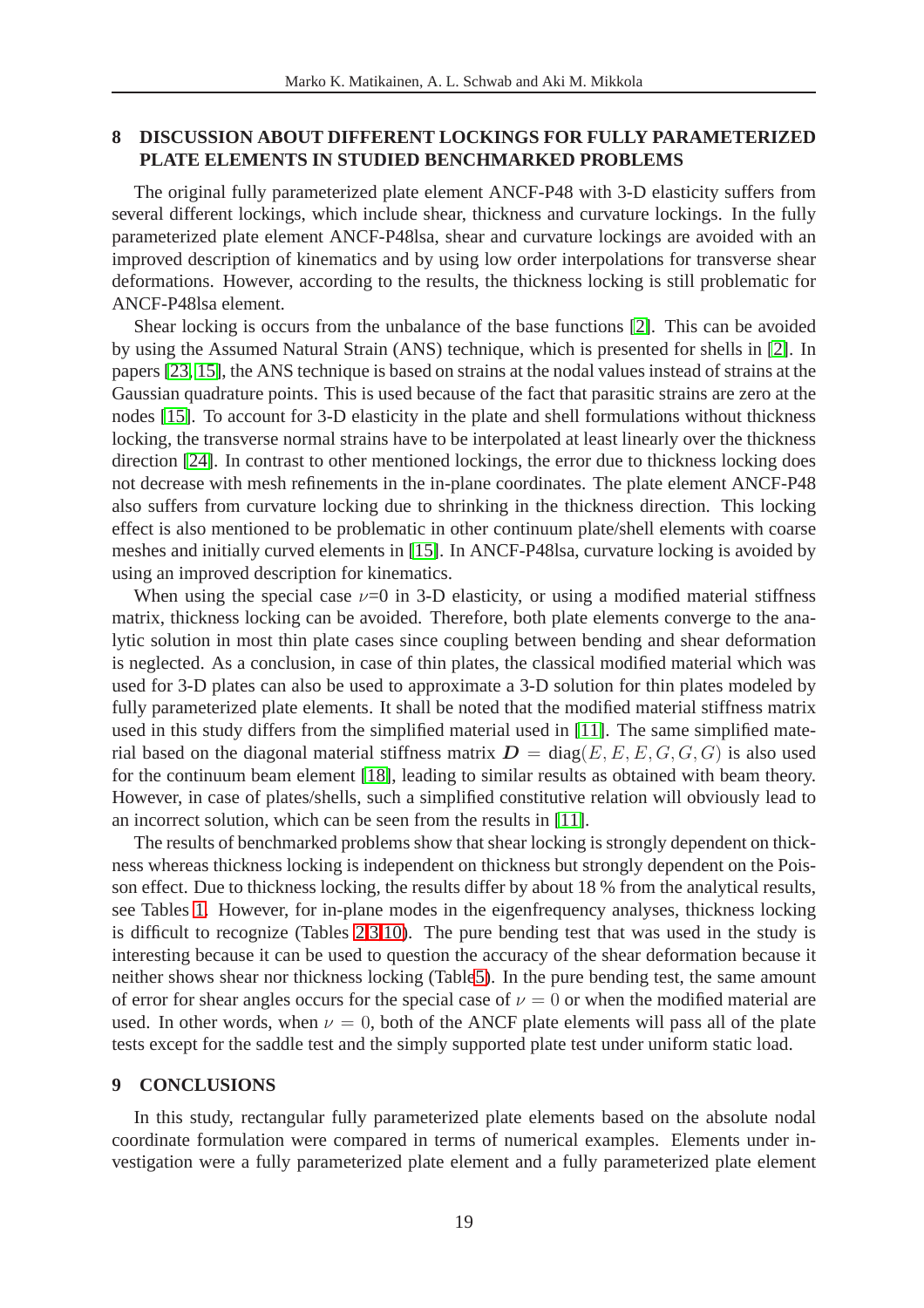with linearized transverse shear angles. The numerical examples demonstrate that the plate elements suffer from different lockings, however, thickness locking is dominant. The plate element with linearization of shear angles overcomes the slow convergence on account of shear locking and curvature locking. Due to thickness locking, both elements based on the absolute nodal coordinate formulation converged to the same incorrect solution in most of the numerical examples. The results also show that in case of thin and thick plates, the shear deformation was overestimated in both plate elements.

### **10 ACKNOWLEDGEMENTS**

The authors would like to thank the Graduate School in Engineering Mechanics (Finland) for the support of Marko K. Matikainen.

### <span id="page-19-0"></span>**REFERENCES**

- [1] S. Ahmad, B. M. Irons, O. C. Zienkiewich. Analysis of thick and thin shell structures by curved finite elements. *International Journal for Numerical Methods in Engineering*, **2**, 419–451, 1970.
- <span id="page-19-2"></span><span id="page-19-1"></span>[2] E. N. Dvorkin, K-J. Bathe. A continuum mechanics based four-node shell element for general nonlinear analysis. *Engineering Computations*, **77**, 77–88, 1984.
- <span id="page-19-3"></span>[3] N. Büchter, E. Ramm. 3D-extension of nonlinear shell equations based on the enhanced assumed strain concept. *Computational Methods in Applied Sciences*, 55–62, 1992.
- <span id="page-19-4"></span>[4] R. G. Toscano, E. N. Dvorkin. A shell element for finite strain analysis: hyperelastic material models. *Engineering Computations*, **24**, 514–535, 2007.
- <span id="page-19-5"></span>[5] A. A. Shabana. Definition of the Slopes and the Finite Element Absolute Nodal Coordinate Formulation. *Multibody System Dynamics*, **1**, 339–348, 1997.
- [6] J. Bonet, R. D. Wood. *Nonlinear continuum mechanics for finite element analysis*. Cambridge University Press, Cambridge, 2000.
- <span id="page-19-6"></span>[7] L. G. Maqueda, A. A. Shabana. Poisson modes and general nonlinear constitutive models in the large displacement analysis of beams. *Multibody System Dynamics*, **18**, 375–596, 2007.
- <span id="page-19-7"></span>[8] A. A. Shabana, Y. R. Yakoub. Three Dimensional Absolute Nodal Coordinate Formulation for Beam Elements: Theory. *Journal of Mechanical Design*, **123**, 606–613, 2001.
- <span id="page-19-8"></span>[9] A. A. Shabana and A. P. Christensen. Three-dimensional absolute nodal co-ordinate formulation: plate problem. *International journal for numerical methods in engineering*, **40**, 2775–2790, 1997.
- <span id="page-19-9"></span>[10] A. M. Mikkola, A. A. Shabana. A Non-Incremental Finite Element Procedure for the Analysis of Large Deformations of Plates and Shells in Mechanical System Applications. *Multibody System Dynamics*, **9**, 283–309, 2003.
- <span id="page-19-10"></span>[11] A. M. Mikkola, M. K. Matikainen. Development of Elastic Forces for a Large Deformation Plate Element Based on the Absolute Nodal Coordinate Formulation. *Journal of Computational and Nonlinear Dynamics*, **1**, 103–108, 2006.